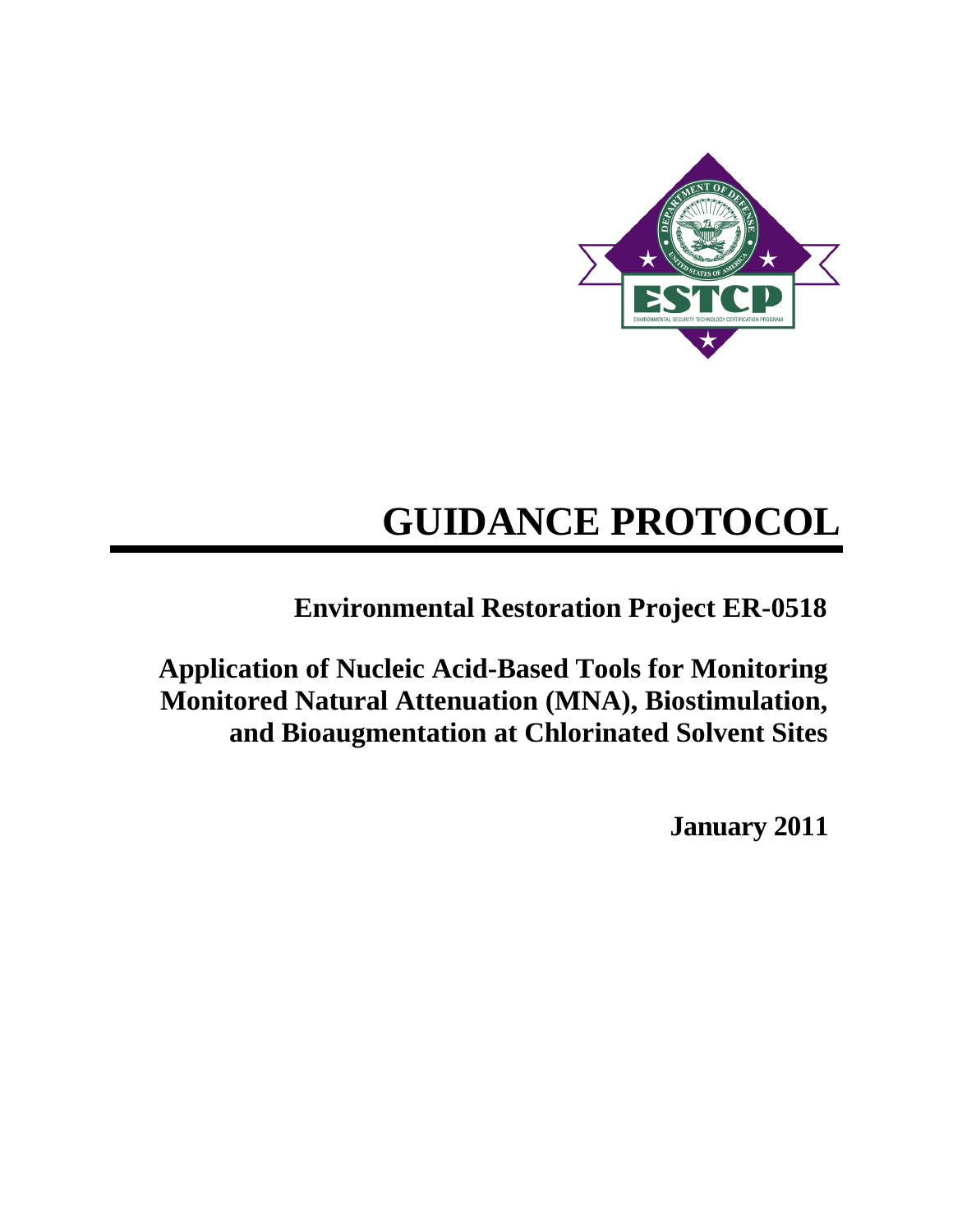# **TABLE OF CONTENTS**

| 1.               |            |                                                                                                          |  |
|------------------|------------|----------------------------------------------------------------------------------------------------------|--|
| 2.               |            |                                                                                                          |  |
| 3.               |            |                                                                                                          |  |
| $\overline{4}$ . |            |                                                                                                          |  |
| 5.               | 4.1        | qPCR ANALYSIS FOR DECHLORINATING Dhc BACTERIA  12<br>APPLICATION OF GPCR IN BIOREMEDIATION EVALUATION 14 |  |
| 6.               | 5.1<br>5.2 | qPCR USE IN SUPPORTING MONITORED NATURAL ATTENUATION 15                                                  |  |
| 7.               | 6.1<br>6.2 | COLLECTION OF SAMPLE VOLUME AND SAMPLE FILTRATION  23                                                    |  |

# <span id="page-1-0"></span>**LIST OF FIGURES**

| Figure 3: MBT Analysis to Support Biostimulation/Bioaugmentation at Chlorinated Ethene |  |
|----------------------------------------------------------------------------------------|--|
|                                                                                        |  |
|                                                                                        |  |

# <span id="page-1-1"></span>**LIST OF TABLES**

- Table 1: Summary of Molecular Biological Tools and Applications
- Table 2: MBT Sampling Locations and Frequency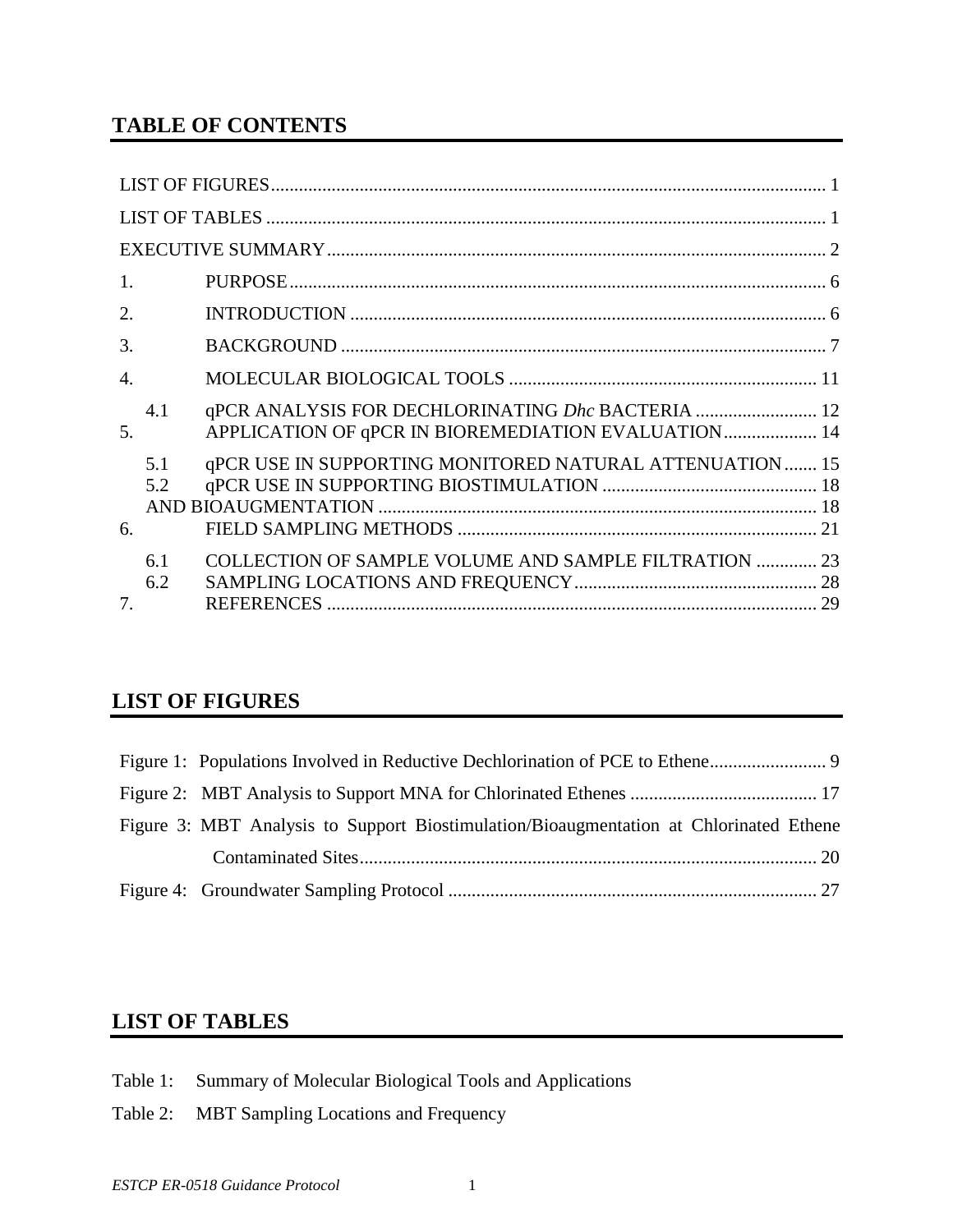## <span id="page-2-0"></span>**EXECUTIVE SUMMARY**

Reductive dechlorination is a promising process for biodegradation of chlorinated solvents. The successful field evaluation and implementation of the reductive dechlorination process is dependent on a comprehensive understanding of contaminant, geochemical, and microbial data. Nucleic acid-based tools are commercially available to identify relevant *Dehalococcoides* (*Dhc*) bacteria. These tools detect and quantify *Dhc* 16S rRNA genes and three *Dhc* reductive dehalogenase (RDase) genes involved in the reductive dechlorination of chlorinated ethenes. These tools were demonstrated and validated in ESTCP Project ER-0518 (Application of Nucleic Acid-Based Tools for Monitoring Monitored Natural Attenuation (MNA), Biostimulation, and Bioaugmentation at Chlorinated Solvent Sites). The application of nucleic acid-based molecular biological tools (MBTs) can result in significant cost reductions and reduced project time-lines, as users can use MBT site data to assess:

- Where long-term Monitored Natural Attenuation (MNA) will be effective;
- Where biostimulation will achieve complete dechlorination without DCE/VC "stall"; and/or
- Where bioaugmentation will be required.

For MNA sites, MBT analysis should be considered after the primary line of evidence is obtained (e.g., the groundwater plume appears to be stable or decreasing in concentrations over time) and adequate reducing conditions have been observed. It has been demonstrated that *Dhc* cell titers of  $10^4/L - 10^5/L$  support MNA at chlorinated ethene sites.

For sites where enhanced anaerobic bioremediation (e.g., biostimulation with or without bioaugmentation) has been proposed, MBT analysis should be conducted as a part of a predesign remedial investigation to assess the site's geochemical conditions, determine if implementation of the mircobial reductive dechlorination process is a viable remedial alternative, and evaluate the possible need for bioaugmentation. *Dhc* titers below  $10^4$ /L or a need to reduce remediation time frames indicate bioaugmentation may be needed.

There are several sampling methodologies available to field practitioners. The selection of groundwater sampling methods can significantly influence the quantification of *Dhc* biomarker genes (SERDP and ESTCP, 2005; Ritalahti et al., 2010). Sampling options should consider sitespecific data quality objectives (DQOs) to determine the most appropriate method for a given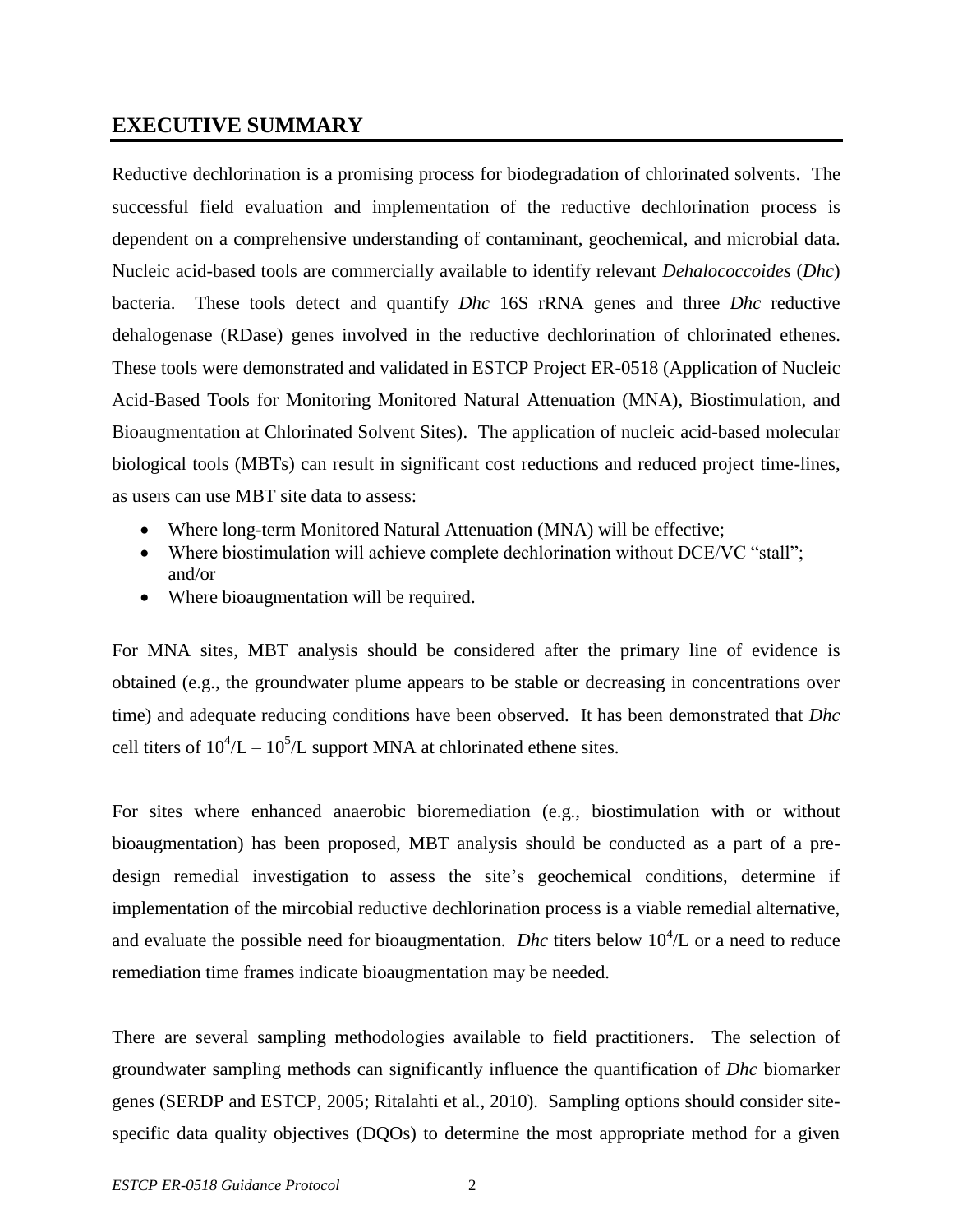site. Ongoing SERDP-funded research will help to identify improved management practices with respect to laboratory methods for MBT analysis and will evaluate procedures to optimize collection of representative solid and groundwater samples from an aquifer.

The sampling and handling procedures described herein have been validated for *Dhc* assessment at chlorinated solvent sites. These techniques can also be applied to sites impacted with other contaminants, such as petroleum hydrocarbons or metals, for collecting microbial biomass to extract biomarkers for MBT analysis.

For the purpose of this protocol, groundwater sampling should be conducted using low-flow purging methods. To correct for sampling biases, the number of *Dhc* gene copies can also be normalized to the total number of bacterial 16S rRNA genes quantified in the same sample and reported as %*Dhc*. The %*Dhc* values can range from low fractions of percentages in samples that have low numbers of *Dhc* and high numbers of other bacteria to greater than 50% in enriched dechlorinating consortia (SiREM, 2005). Normalization of *Dhc* cell counts is most useful when evaluating temporal variation of the *Dhc* population during bioremediation performance monitoring.

Based upon field trials conducted in ER-0518 (Ritalahti et al., 2010) and guidance of commercial vendors, on-site (i.e., in the field) groundwater filtration is recommended. Field filtration increases the likelihood of collecting suspended particles, decreases shipping costs, reduces timeconsuming and costly laboratory biomass collection procedures, and avoids cost for disposal of contaminated groundwater. A protocol providing a step-by-step approach to groundwater sampling during bioremediation monitoring (Ritalahti et al. 2009; Petrovskis et al. 2011) is provided and summarized in Figure 4. Methods may vary according to site-specific conditions; however, a crucial consideration is that the sampling protocol for a given well (or site) is defined and maintained for the duration of the monitoring efforts.

A *Dhc* cell titer exceeding  $10^6$  cells per liter is a good predictor of ethene production and complete detoxification (Ritalahti et. al, 2010; Lu et al. 2006). Due to variability in laboratory analyses, this protocol establishes a *Dhc* cell titer of  $10^6$  to  $10^7$  per liter as a target threshold for ethene production. The following guidance is provided for groundwater samples: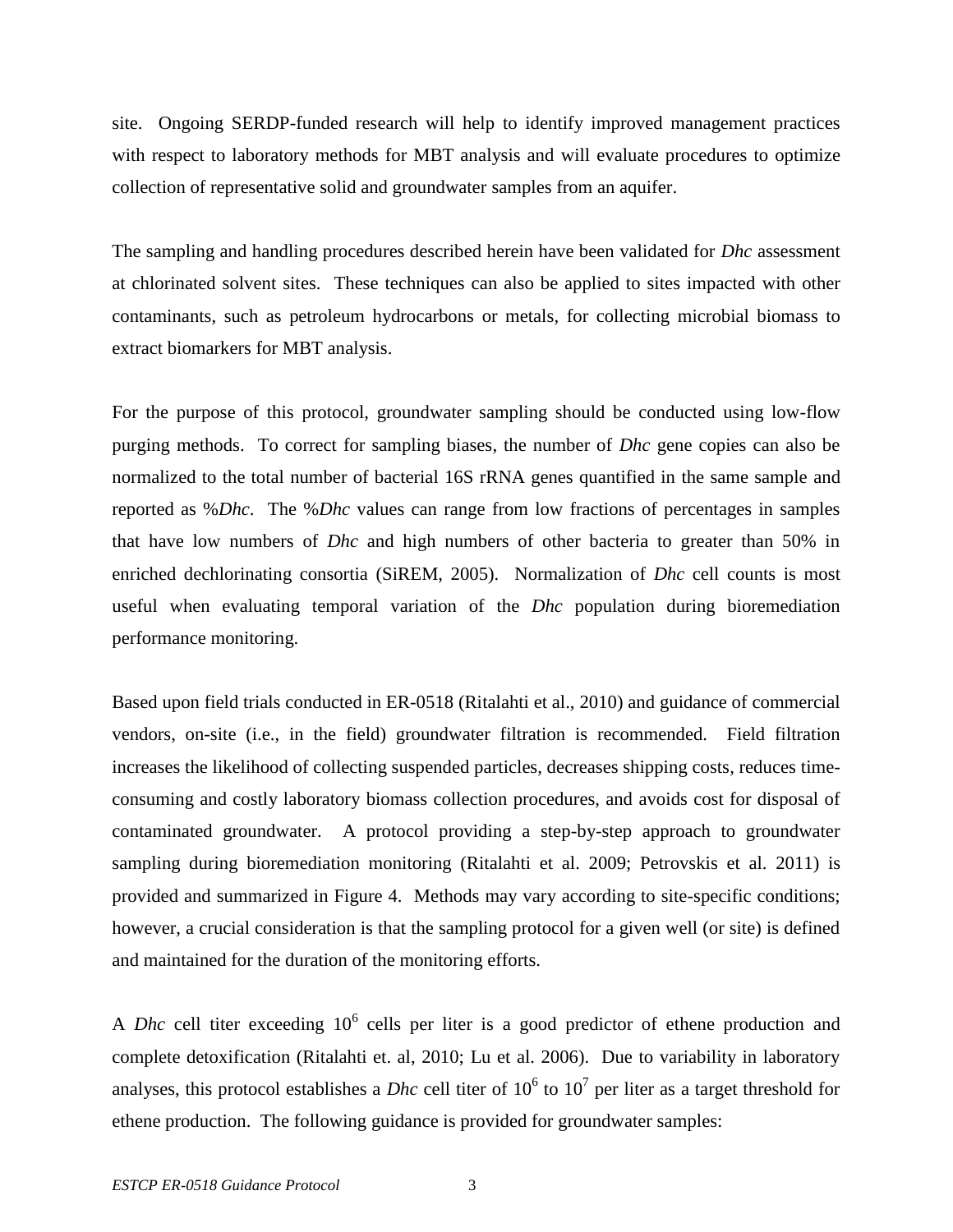| <b>Dehalococcoides 16S rRNA</b><br>gene copies per L | <b>Interpretation</b>                                                                                              |  |
|------------------------------------------------------|--------------------------------------------------------------------------------------------------------------------|--|
| ${<}10^4$                                            | Low <i>Dhc</i> , efficient dechlorination and ethene<br>production unlikely                                        |  |
| $10^4 - 10^6$                                        | Moderate <i>Dhc</i> , which may or may not be associated<br>with observable dechlorination and ethene<br>formation |  |
| $>10^{6}$                                            | High <i>Dhc</i> , which is often associated with high rates<br>of dechlorination and ethene production             |  |

Groundwater samples for MBT analysis should be collected from representative monitoring wells where geochemistry and VOC parameters are collected, although the number of samples collected for MBTs is typically lower than those selected for comprehensive geochemical and contaminant analysis. At sites slated for enhanced treatment, samples should be collected and analyzed immediately prior to injection of stimulants (i.e., biostimulation) and dechlorinating biomass (i.e., bioaugmentation).

For supporting MNA, groundwater sample locations should generally be chosen where biodegradation products have been observed and where total VOC concentrations are at least 0.1 mg/L. The sampling frequency for MNA sites should allow for collection of adequate data to support the MNA approach, but the time between sampling events for MNA is generally longer than at sites where more active (i.e., enhanced) bioremediation remedies are employed. Semiannual or annual monitoring is recommended for MNA sites.

During performance monitoring at enhanced bioremediation sites, sampling locations should be selected to evaluate i) the distribution of amendments, ii) reductions in parent compound concentrations and production of dechlorination daughter products and ethene, iii) contaminant mobility, iv) changes in geochemistry, v) *Dhc* biomarkers abundance, and v) other factors which relate to the ongoing effectiveness of the treatment (e.g., pH). Immediately following bioaugmentation injections, MBT sampling should be conducted more frequently (e.g., monthly or quarterly) to monitor the distribution and proliferation of dechlorinating microorganisms in the treatment area. For most sites, two years of quarterly monitoring are recommended during enhanced bioremediation implementation. Post-treatment monitoring data are evaluated to determine whether system design or sampling plan revisions are necessary.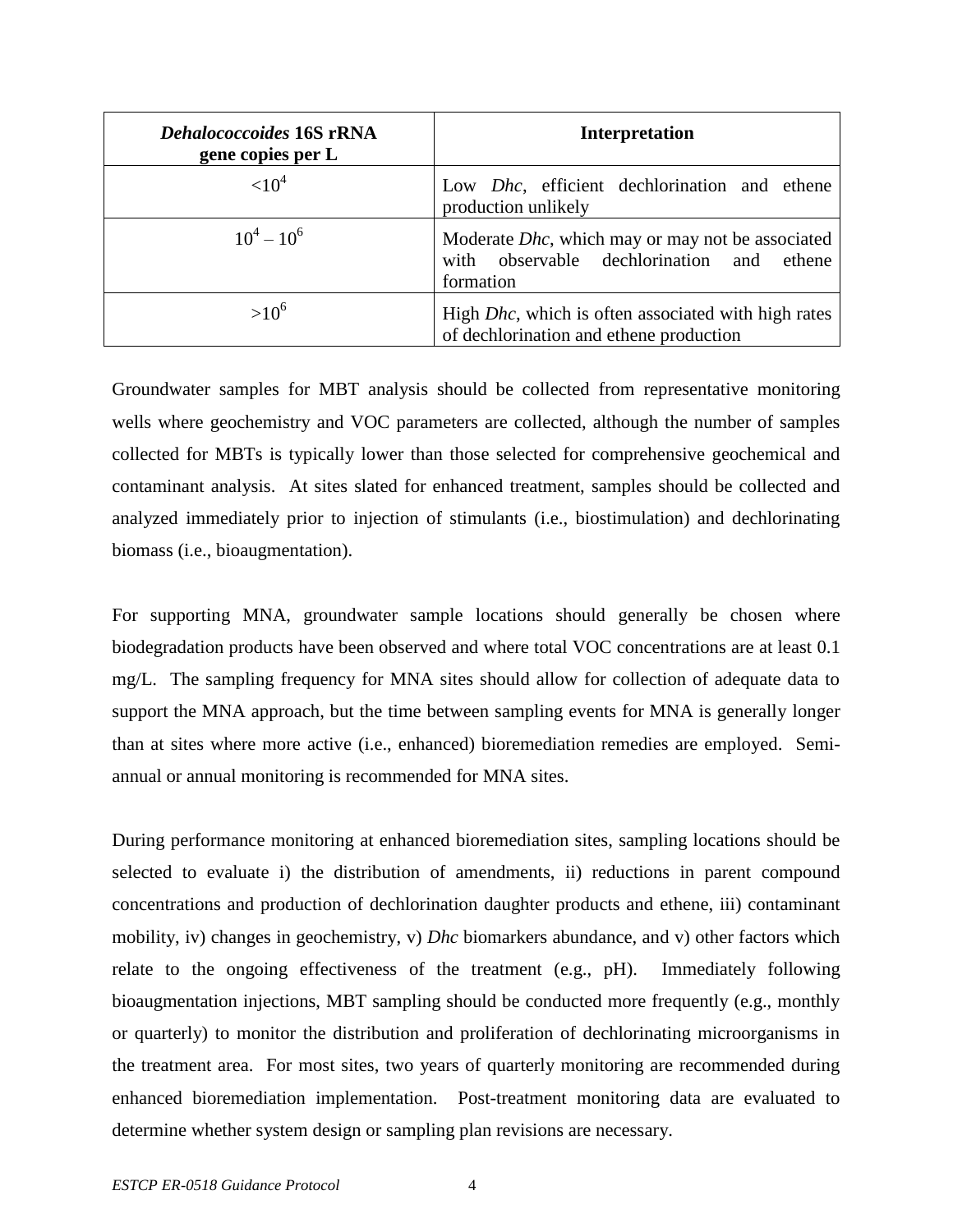By clearly understanding how site geochemistry and *Dhc* abundance affect contaminant transformation and detoxification, MNA, biostimulation, and bioaugmentation, remedies can be designed and modified to optimize the efficiency of bioremediation treatments.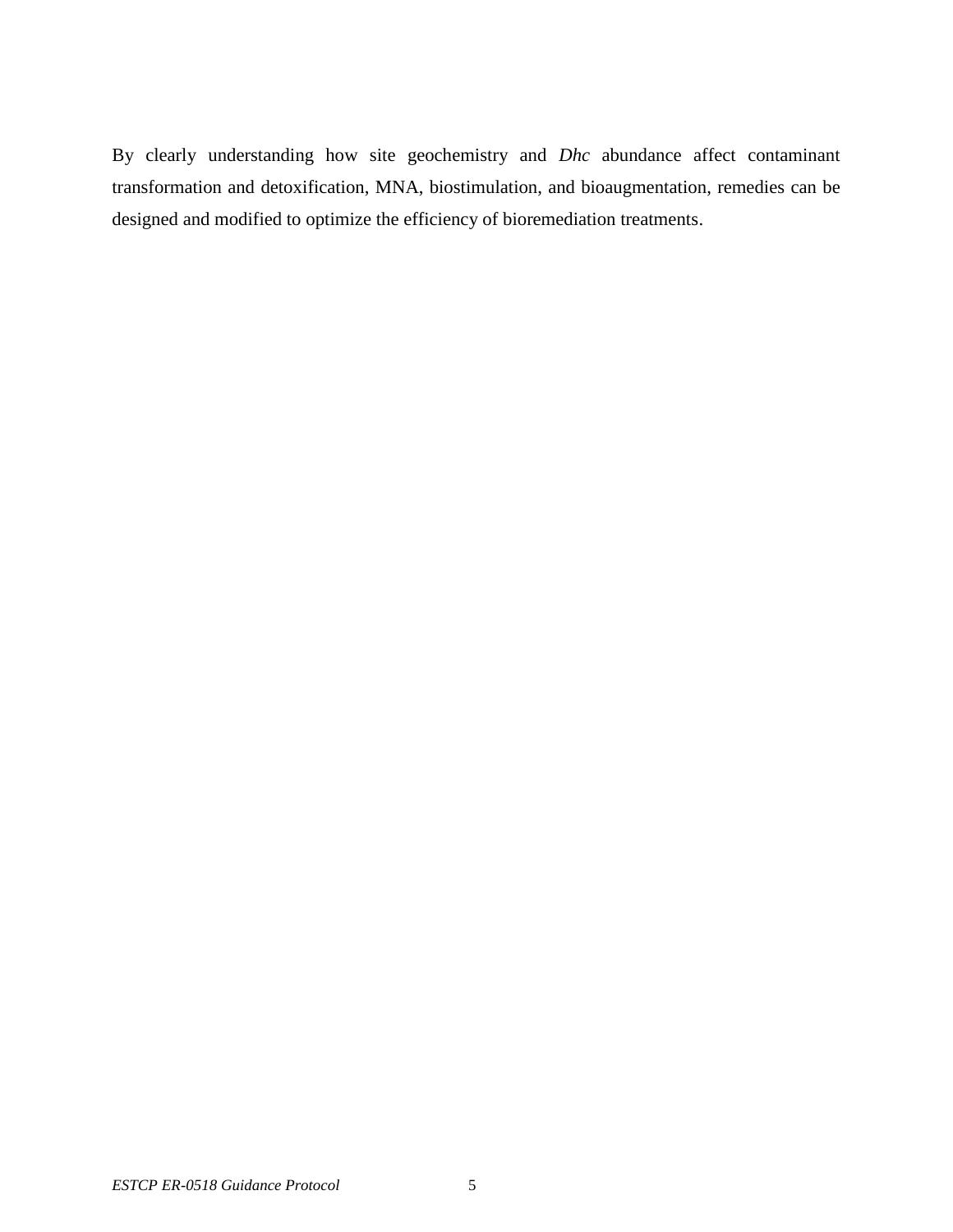## <span id="page-6-0"></span>**1. PURPOSE**

The purpose of this document is to provide guidance to Remedial Project Managers (RPMs) and field practitioners on the application of Molecular Biological Tools (MBTs), specifically nucleicacid based tools, for evaluating monitored natural attenuation (MNA), biostimulation and bioaugmentation at chlorinated solvent sites. This protocol summarizes the current state of the practice of these tools and is intended to provide a technically sound and practical approach to MBT use. This guidance document will be updated, based on the findings from SERDP project ER-1561 (Standardized Procedures For Use Of Nucleic Acid-Based Tools). This guidance document provides recommendations regarding sampling approaches and criteria in evaluation of data for use in bioremediation decision-making.

## <span id="page-6-1"></span>**2. INTRODUCTION**

Microbial degradation plays a primary role in the fate and transport, and ultimately the remediation of chlorinated solvents. Knowledge of the responsible microbial processes is crucial to understanding the impact of biodegradation on cleanup times at a given site. Understanding these microbial processes can assist site owners in making informed decisions to better assess contaminated sites and manage bioremediation efforts.

MBTs measure target biomarkers (e.g., specific nucleic acid or ribonucleic acid sequences, contaminant-specific isotopes, peptides, proteins or lipids) that are indicators of potential biological degradation of target contaminants. Research and development needs regarding the use of MBTs for environmental remediation were addressed in a SERDP and ESTCP Expert Panel Workshop (2005). This workshop presented a comprehensive summary of the MBT techniques, applications, issues, questions, and associated research needs. Among all MBTs, application of nucleic acid-based tools is the most advanced for application to environmental samples, and assays to detect the presence and enumerate the abundance of key dechlorinators (e.g., *Dehalococcoides* (*Dhc*) bacteria) have been designed and are commercially available. Current research efforts aim at identifying a wider range of biomarker genes to describe the dechlorinating bacterial community with greater accuracy. Recent laboratory studies suggested that peptide, protein and lipid biomarkers are also useful for monitoring target dechlorinators;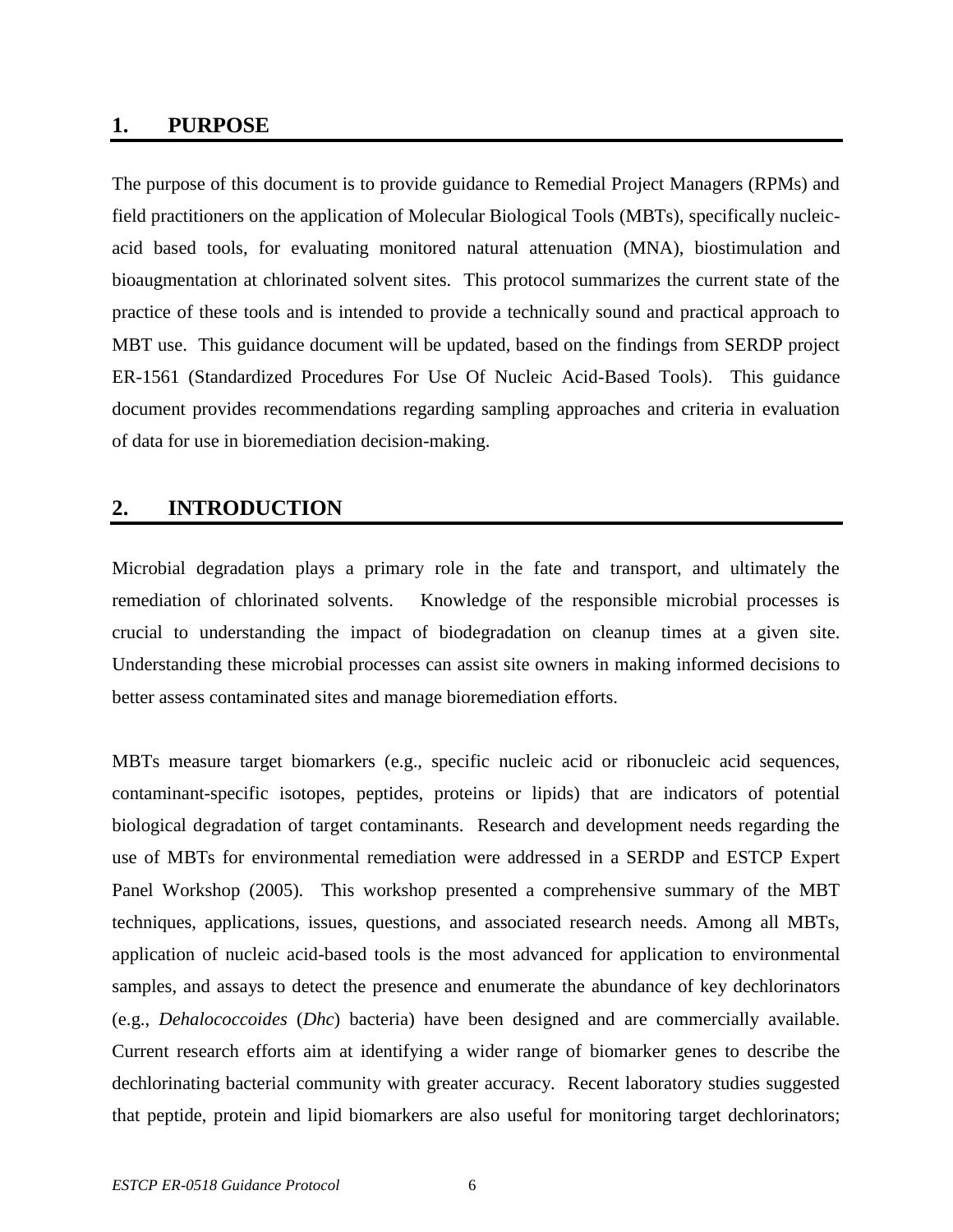however, these tools have to mature before they can complement nucleic acid-based tools for site assessment and bioremediation monitoring. Hence, the current focus is on nucleic acid-based tools.

The integrated application and analysis of MBT, geochemical, and contaminant data is useful to determine if a biological remedy is suitable for a particular site or if a physical-chemical treatment option should be considered. Further, the application of nucleic acid-based tools allows site owners and managers to decide and focus on the most effective bioremediation strategy (i.e., monitored natural attenuation, biostimulation and/or bioaugmentation). Following technology implementation, MBTs monitor the bioremediation process and yield information to allow site management decisions for achieving cleanup goals in the most cost-effective manner and desired time frames.

## <span id="page-7-0"></span>**3. BACKGROUND**

The chlorinated solvents tetrachloroethene (PCE), trichloroethene (TCE), and their transformation products *cis*-1,2-dichloroethene (*cis*-DCE), *trans*-DCE, 1,1-DCE and vinyl chloride (VC) are common groundwater pollutants. PCE and TCE are resistant to degradation under aerobic conditions but can be reductively dechlorinated to less chlorinated ethenes and ethene under anaerobic conditions. While phylogentically diverse bacteria dechlorinate PCE and TCE to *cis-*DCE, only members of the *Dhc* group have been demonstrated to carry out the final dechlorination steps from DCE to ethene. However, the complete dechlorination of PCE to ethene is a multi-step process and is most effectively carried out by more than one population. These specialized bacteria use the chlorinated ethenes as electron acceptors and gain energy for growth from the reductive dechlorination reactions. This process has been called (de)chlororespiration but the term organohalide respiration should be used. Figure 1 summarizes the current knowledge of microbial populations involved in the reductive dechlorination of PCE to ethene. An electron donor is required to support organohalide respiration because each reductive dechlorination step requires 2 electron and 2 protons. The chlorine substituent is released as HCl, which dissociates and forms chloride and a proton. These are relevant observations because the availability of suitable electron donors often limits the activity of dechlorinators including *Dhc*, in-situ and the formation of HCl can decrease the groundwater pH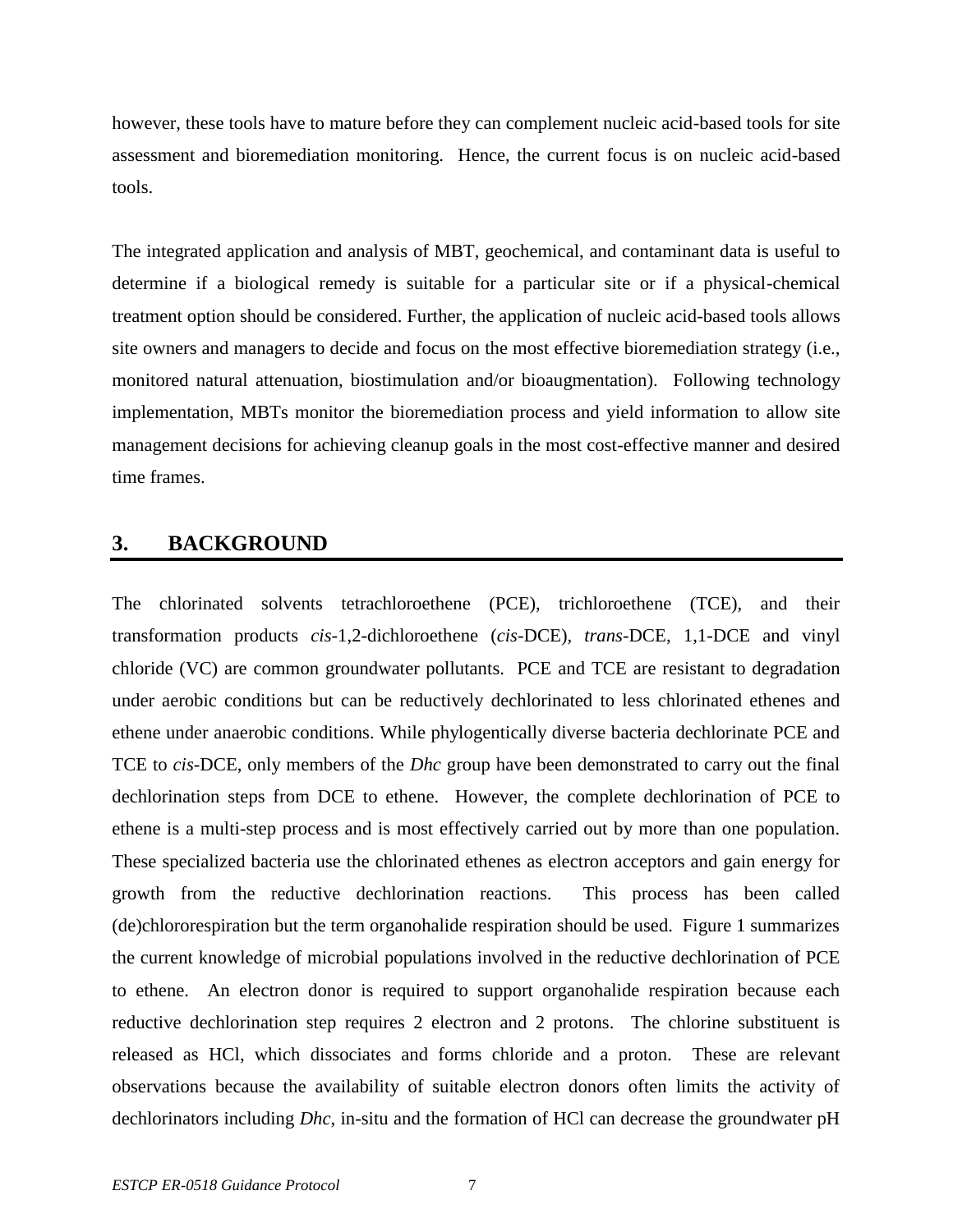and limit dechlorination activity. *Dhc* are active at circumneutral pH and reductive dechlorination rates decrease at lower pH with no activity below pH 5.5.

<span id="page-8-0"></span>Under methanogenic conditions, ethene is sometimes reduced to ethane. VC, ethene and ethane can be mineralized to carbon dioxide under both micro-aerophilic and aerobic conditions. Generally, the anaerobic reductive pathway is the most important degradation pathway for chlorinated ethenes in field applications, and hence, is the focus of this protocol.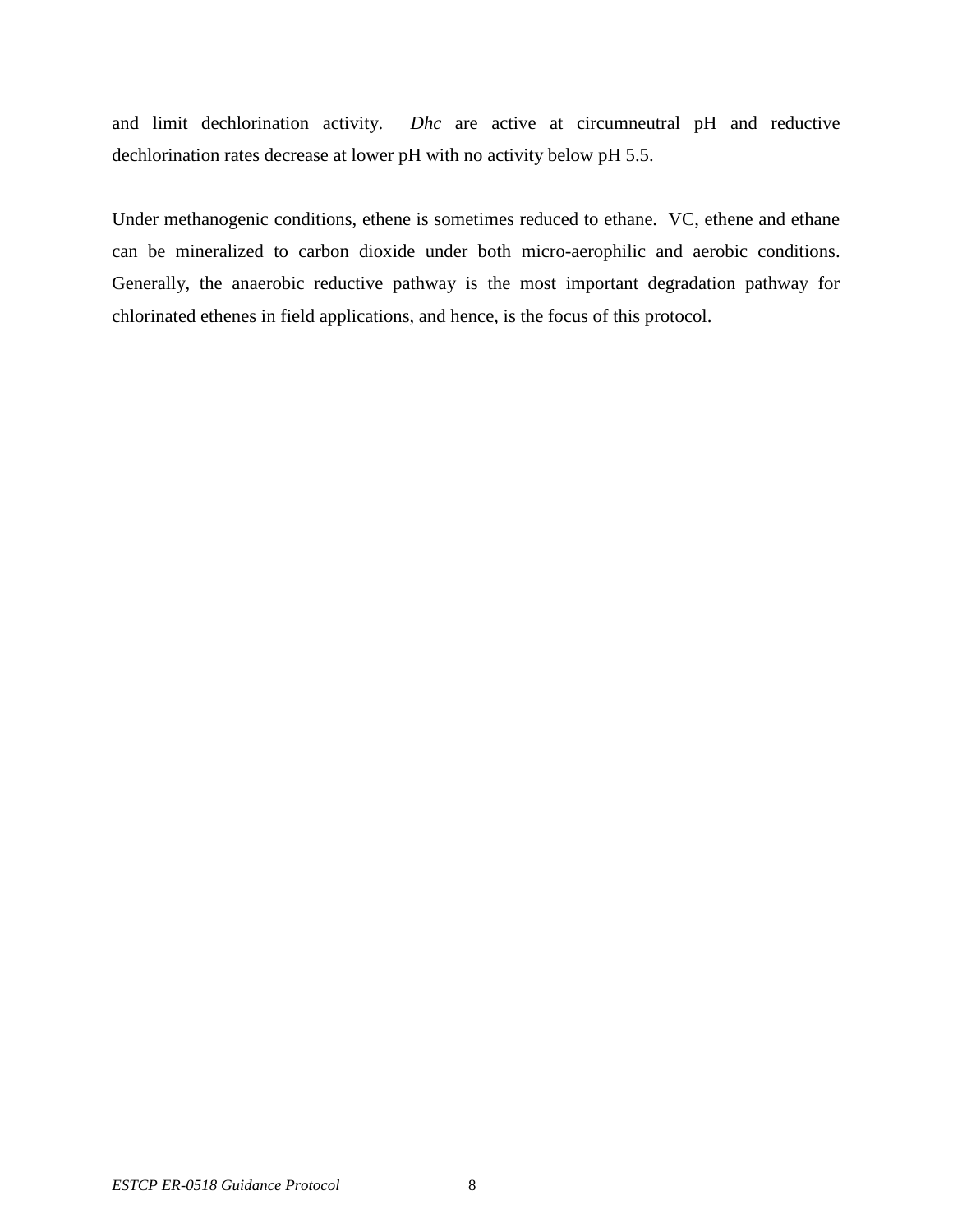#### **Figure 1: Populations Involved in Reductive Dechlorination of PCE to Ethene.**

Each dechlorination step consumes two electrons and a suitable electron donor is required. Several different bacterial strains belonging to the genera *Sulfurospirillum*, *Desulfitobacterium*, *Dehalobacter*, and *Geobacter* dechlorinate PCE to *cis*-DCE as end product. Bacteria that dechlorinate PCE to *cis*-DCE are metabolically versatile and use a variety of growth substrates with the exception of *Dehalobacter* spp., which can only grow with a chlorinated compound as electron acceptor and hydrogen as electron donor. The only bacteria known to dechlorinate DCEs to VC and ethene belong to the *Dehalococcoides* (*Dhc*) group. *Dhc* strains share highly similar 16S rRNA gene sequences (i.e., are phylogenetically closely related) but exhibit distinct reductive dechlorination abilities. For example, *Dhc* sp. strain 195 and strain FL2 cannot grow with VC and VC-to ethene-dechlorination is slow and often incomplete (red box). More desirable for efficient bioremediation are bacteria such as *Dhc* strain GT and VS, which use VC as a growth substrate (green box).

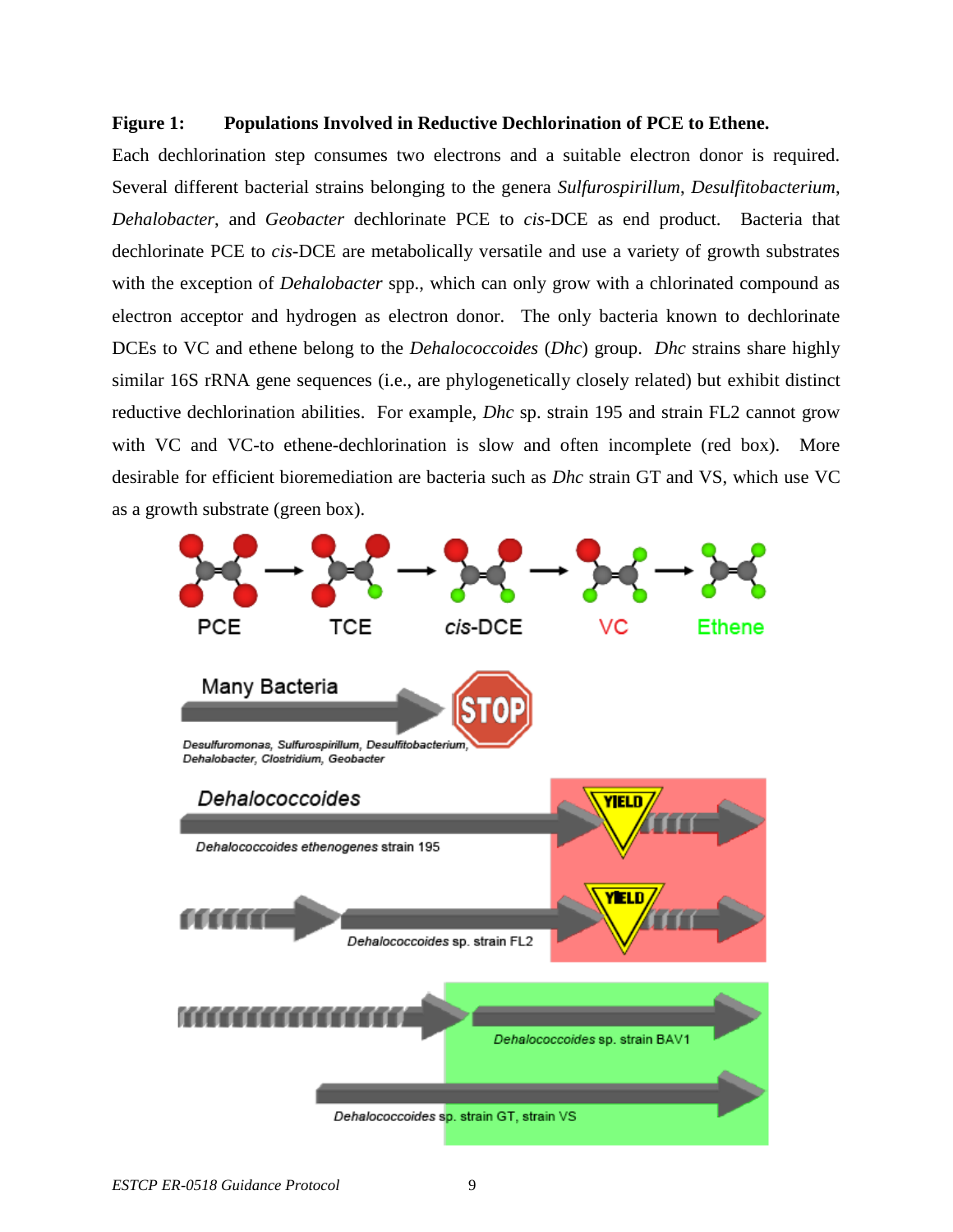A few members of the genus *Desulfitobacterium* dechlorinate PCE to TCE only; however, reductive dechlorination of PCE to *cis*-DCE is more commonly observed. Bacteria that grow via PCE to *cis*-DCE reductive dechloirnation belong to the genera *Desulfuromonas*, *Dehalobacter*, *Sulfurospirillum,* and *Geobacter.* PCE-to-*cis*-DCE-dechlorinating bacteria are not rare in subsurface environments and aquifers and *cis*-DCE plumes likely reflect the activity of such microorganisms.

*Dehalococcoides ethenogenes* strain 195 was the first isolate shown to carry out the complete reductive dechlorination sequence leading to ethene formation (Maymó-Gatell et. al. 1997); however, the final dechlorination step, the reduction of VC to ethene, is cometabolic and slow, and does not support growth of strain 195. Another isolate, *Dhc* sp. strain FL2, also produced ethene from PCE though the PCE-to-TCE and VC-to-ethene steps were cometabolic (He et al. 2005). The first *Dhc* isolate capable of growth with VC as electron acceptor was isolated from the chloroethene-contaminated Bachman aquifer (He et al. 2003). This Bachman isolate was designated *Dhc* sp. strain BAV1 and grew with all DCE isomers and VC as electron acceptors, thus efficiently detoxifying these compounds to ethene. Strain BAV1 also dechlorinated PCE and TCE but only in the presence of a DCE isomer or VC. Unlike BAV1*,* isolate *Dhc* sp. strain GT and strain VS are capable of capturing energy for growth from TCE dechlorination to ethene (Müller et al. 2004; Sung et al. 2006).

To date, no other bacteria that reductively dechlorinate DCEs and VC to environmentally benign ethene have been identified. Of course, it is possible that other bacteria involved in chlorinated solvent biodegradation and detoxification will be identified; however, with the information currently available, a primary focus on the *Dhc* group for the majority of chlorinated ethene bioremediation sites is justified (Löffler and Edwards 2006, AFCEE, et al. 2004). *Dhc* bacteria play relevant roles in the attenuation of chloroorganic contaminants and details about *Dhc* biology and application for chlorinated solvent bioremediation are available in Volume 4 of the SERDP and ESTCP Remediation Technology Monograph Series (Petrovskis, et al. 2011).

The attenuation of chlorinated ethenes is dependent on several site characteristics, including hydrogeologic, geochemical, and microbiological parameters. Collecting this information and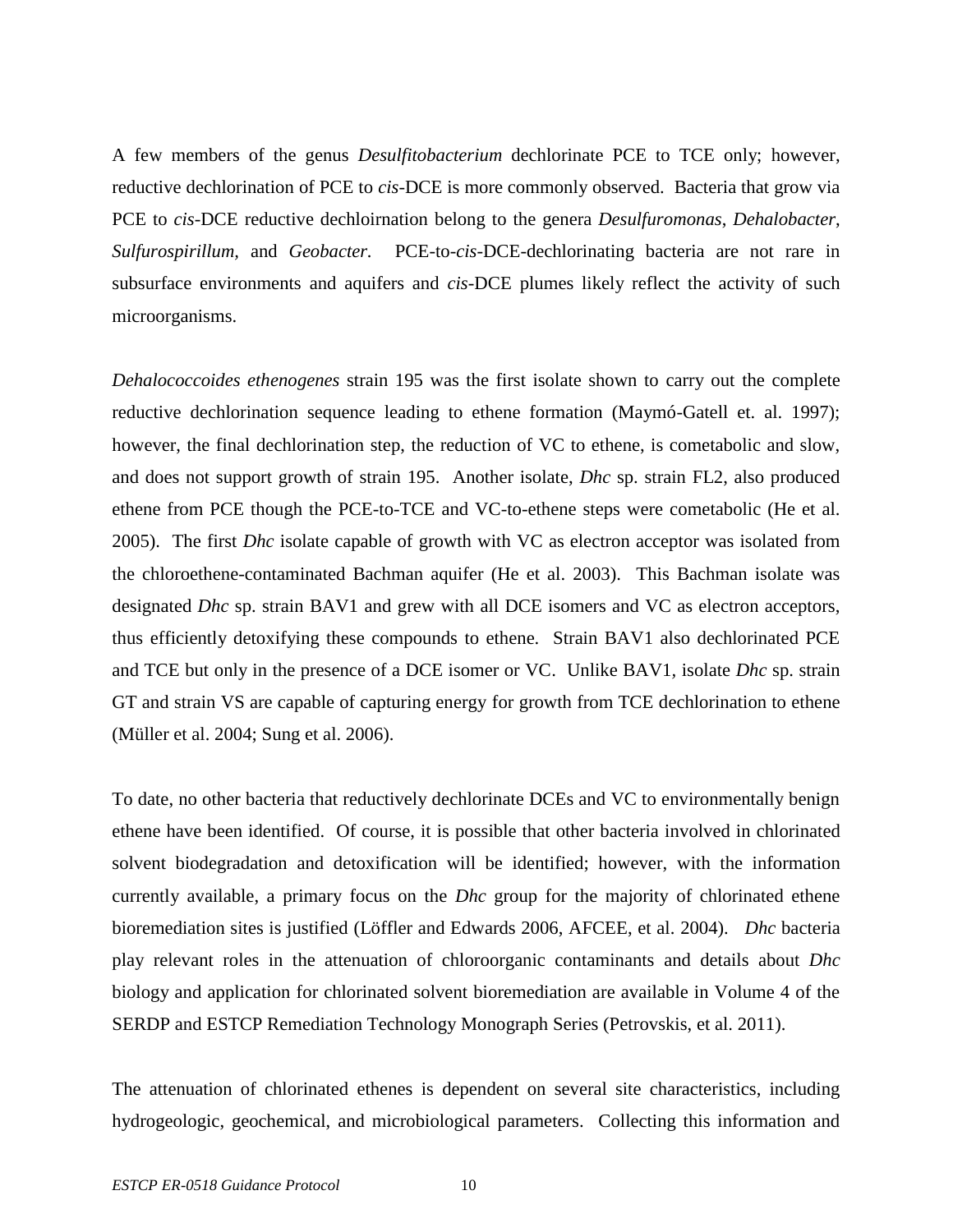evaluating it in a weight of evidence approach is essential in determining the applicability and performance of MNA, biostimulation, and bioaugmentation. The following references provide site assessment criteria or guidelines for evaluating site characteristics favorable for the microbial reductive dechlorination process and the detoxification of chlorinated ethenes in anoxic subsurface environments.

- Implementation of MNA (Wiedemeier 1998),
- Application of a suite of electron donors (RABITT protocol by Morse et al. 1998),
- The use of soluble carbohydrates to enhance reductive dechlorination (Suthersan et al. 2002),
- The use of emulsified vegetable oils to enhance reductive dechlorination (AFCEE, 2004), and
- Enhanced anaerobic bioremediation (AFCEE, 2004).

This guidance protocol addresses the use of MBTs to quantitatively assess the *Dhc* population at chlorinated ethene sites and aims at providing guidance to evaluate MBT data. The focus will be on *Dhc*-targeted nucleic acid-based tools that have been validated and are offered commercially (SiREM, Microbial Insights). The MBT of choice for specific detection and quantification of a target DNA sequence in environmental matrices is the quantitative real-time polymerase chain reaction or short qPCR. The qPCR tool provides quantitative information about *Dhc* cells in groundwater and can identify *Dhc* cells that efficiently dechlorinate VC to ethene (Figure 1).

## <span id="page-11-0"></span>**4. MOLECULAR BIOLOGICAL TOOLS**

Used in conjunction with contaminant and geochemical data, nucleic acid-based MBTs can be utilized to develop an understanding of the potential for biotransformation and detoxification at chlorinated ethene sites. These tools assist in identifying the potential for anaerobic biotransformation at a given site, establish cause-and-effect relationships after technology implementation, and inform RPMs of the most efficient site management decisions following technology implementation. Several MBTs have been developed and evaluated under the auspices of SERDP and ESTCP. qPCR assays have been most widely used to detect and quantify genes of key bacteria. Target genes include the *Dhc* 16S rRNA gene and the functional genes encoding for reductive dehalogenases responsible for individual reductive dechlorination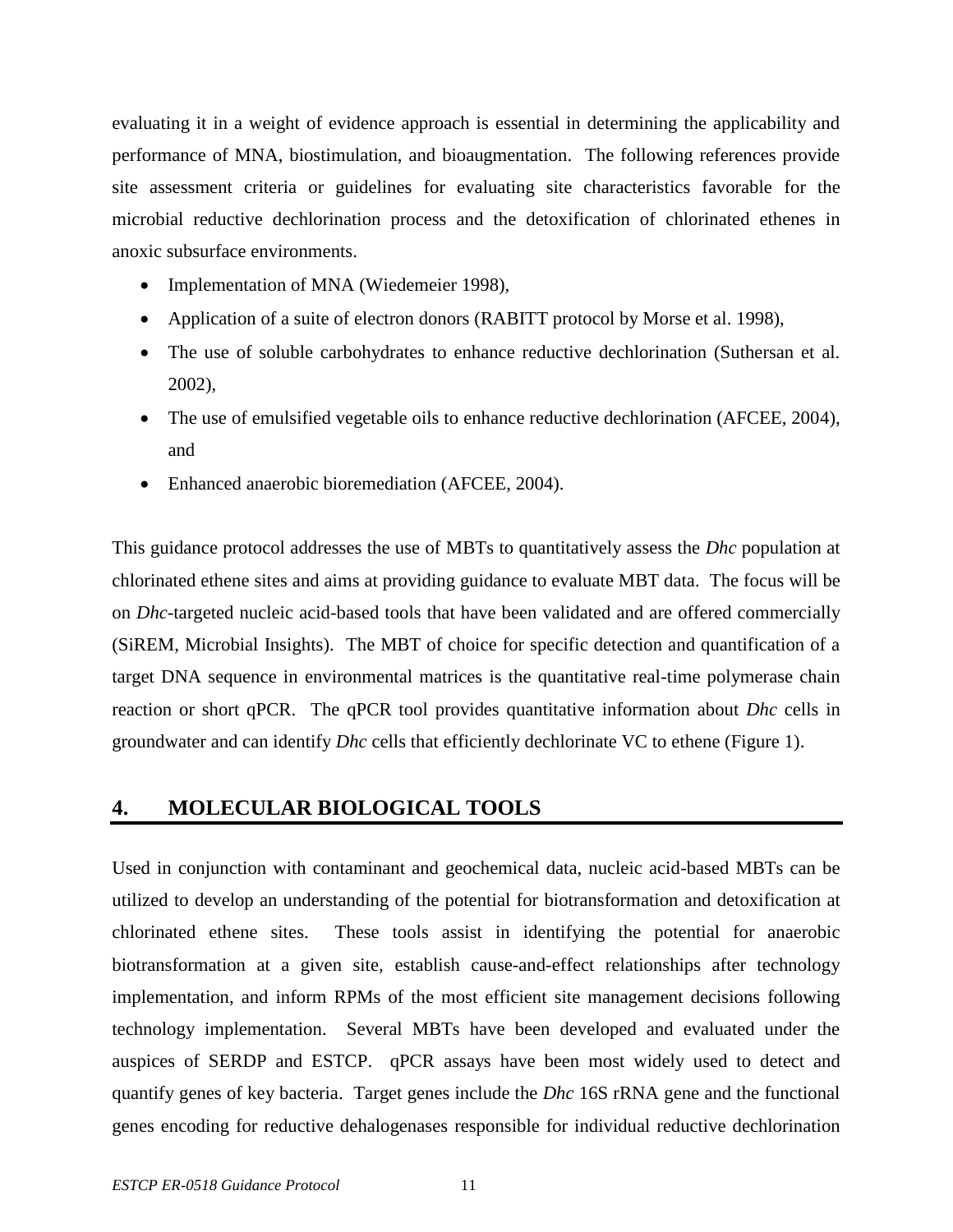reactions. Other techniques [e.g., fluorescent *in-situ* hybridization (FISH), denaturing gradient gel electrophoresis (DGGE), terminal restriction fragment length polymorphism (T-RFLP), and others], and microarray approaches have been developed (Table 1). These MBTs can address specific questions about target organisms and the microbial community but qPCR is the method of choice for detecting and enumerating target genes in environmental samples. The presence and abundance of target genes does not directly inform of the cells metabolic status (i.e., inactive *Dhc* cells also harbor the target genes but do not contribute to dechlorination). The quantitative assessment of RDase gene expression was suggested as a means of measuring *Dhc* activity. The rationale is that mRNA (a measure of gene activity) is only produced in cells that are actively dechlorinating. Unfortunatley, mRNA quantity is a poor measure of *Dhc* dechlorination activity because non-dechlorinating *Dhc* cells maintain RDase gene transcripts (i.e., the presence and abundance of RDase mRNA are not linked with dechlorination activity) (Amos et al. 2008, Fletcher et al. 2010). Although DNA-based tools cannot provide direct evidence for activity, temporal measurements of *Dhc* target gene abundance can serve as an indirect activity measure because *Dhc* can only increase in numbers when performing reductive dechlorination reactions.

#### **4.1 qPCR ANALYSIS FOR DECHLORINATING** *Dhc* **BACTERIA**

<span id="page-12-0"></span>To identify bacteria associated with the detoxification pathway of interest, deoxyribonucleic acid (DNA) can be extracted from site aquifer material or groundwater, and target (biomarker) genes can be specifically detected and quantified using qPCR assays.

This analysis assists in determining the potential for reductive dechlorination and predict the end product(s) of the process. PCR analyses are commercially available for approximately \$300 per sample. Further advances in multiplex, high-throughput PCR analysis should reduce the cost. PCR-based approaches for detecting several PCE-to-*cis*-DCE-dechlorinating bacteria (e.g., *Desulfitobacterium*, *Dehalobacter*, *Sulfurospirillum*, and *Desulfuromonas*) are also commercially available (Löffler et. al., 2000; Hendrickson 2002; Ritalahti and Löffler 2004; Sung et al., 2006; Ritalahti et al. 2006).

A correlation exists between complete reductive dechlorination to ethene and the presence of *Dhc* bacteria (Löffler and Ritalahti, 2001; Ritalahti et al., 2002; Hendrickson et al., 2002). Unfortunately, one cannot rely solely on the detection of *Dhc* bacteria, because members of this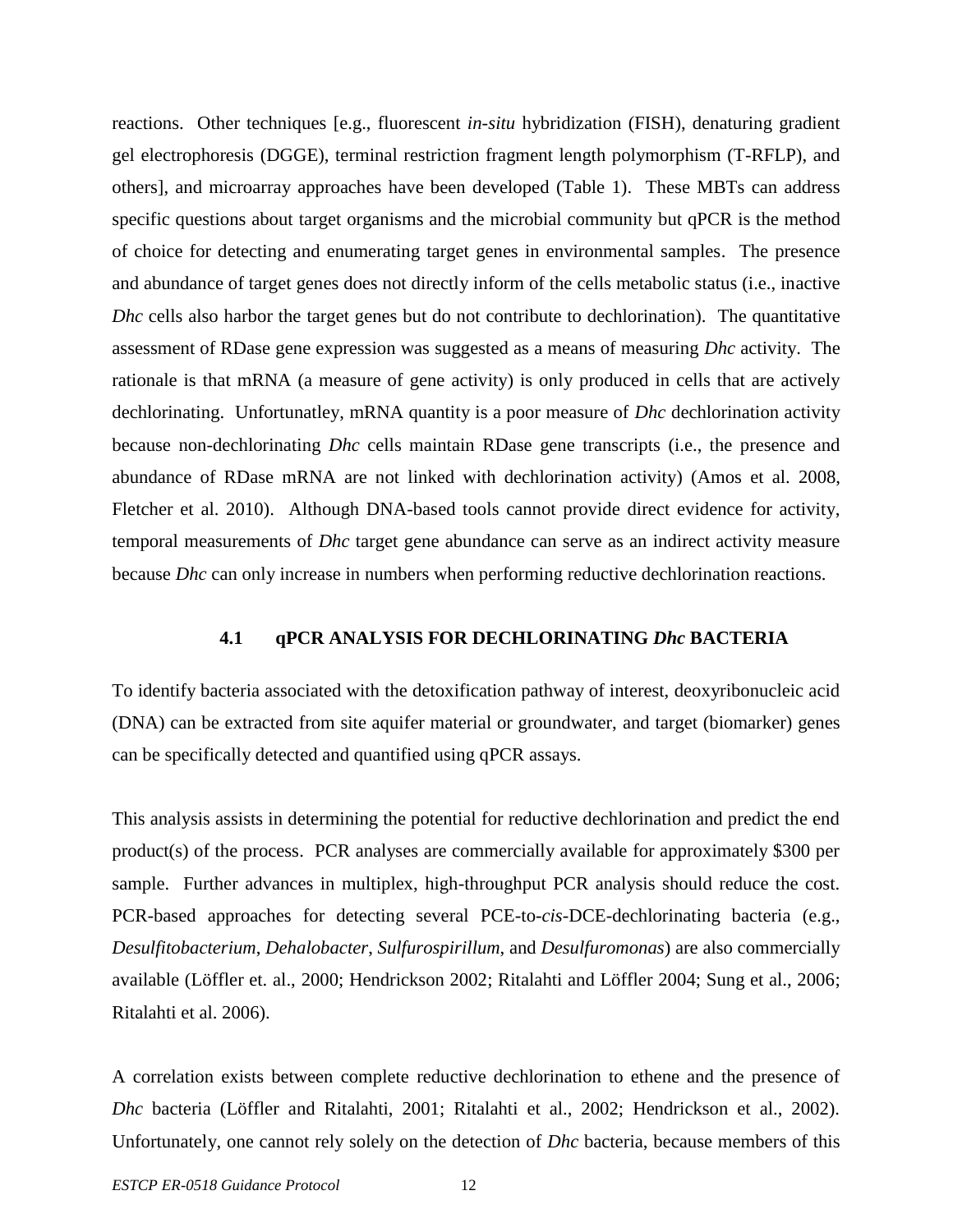group have different RDase genes and therefore dechlorinating activities despite sharing highly similar or identical 16S rRNA gene sequences (He et al., 2003, Duhamel et al. 2004, Sung et al. 2006). Therefore, *Dhc* 16S rRNA gene-targeted qPCR quantifies the total *Dhc* population but cannot distinguish between *Dhc* strains with different dechlorination activities (i.e., *Dhc* strains that efficiently reduce VC versus *Dhc* strain that cannot grow with VC as electron acceptor). To overcome the limitations of the 16S rRNA gene approach, functional genes coding for reductive dehalogenases (RDases) involved in specific dechlorination step(s) must be identified for accurately monitoring the process of interest. Four RDase genes involved in chloroethene dechlorination have been identified in *Dhc* bacteria: *pceA* encoding a PCE-to-TCE RDase and *tceA* coding for a TCE RDase, both present in strain 195 (Magnusson et al. 2000); *tceA* in strain FL2 (He et al., 2005), *vcrA* coding for a VC RDase present in strain VS (Müller et al., 2004) and strain GT (Sung et al., 2006), and *bvcA* coding for another VC RDase in strain BAV1 (Krajmalnik-Brown et al., 2004). Analysis of these functional genes provides more direct information about the key dechlorinators; however, additional RDase genes involved in chloroethene dechlorination exist, and efforts are underway to identify additional *Dhc* RDase genes to more comprehensively assess and monitor reductive dechlorination processes.

qPCR allows for sensitive detection and quantitative analyses of biomarker gene copies of dechlorinating bacteria of interest (i.e., *Dhc*). As this tool is now commercially available and has been applied for bioremediation monitoring for years, correlations have been developed for threshold numbers of *Dhc* biomarker gene copies and dechlorinating activity. Note that other qPCR assays can be adopted to quantify messenger RNA (mRNA) as a measure of gene expression, and therefore activity. The measurement of mRNA of *Dhc* RDase genes would inform of RDase gene expression and hence, only measure active *Dhc* cells, and, at least theoretically, the mRNA abundance should correlate with dechlorination activity (i.e., rates). Although promising, recent findings suggest that RDase mRNA abundance in *Dhc* cells correlates poorly with dechlorination activity.

This protocol will focus on the currently available *Dhc* biomarker genes (i.e., DNA) and qPCR. More useful biomarker genes to monitor reductive dechlorination processes await discovery and multiple research groups address this research need. Nevertheless, the qPCR analysis of the *Dhc* 16S rRNA gene and the *tceA*, *vcrA* and *tceA* gene provide useful information of the *Dhc*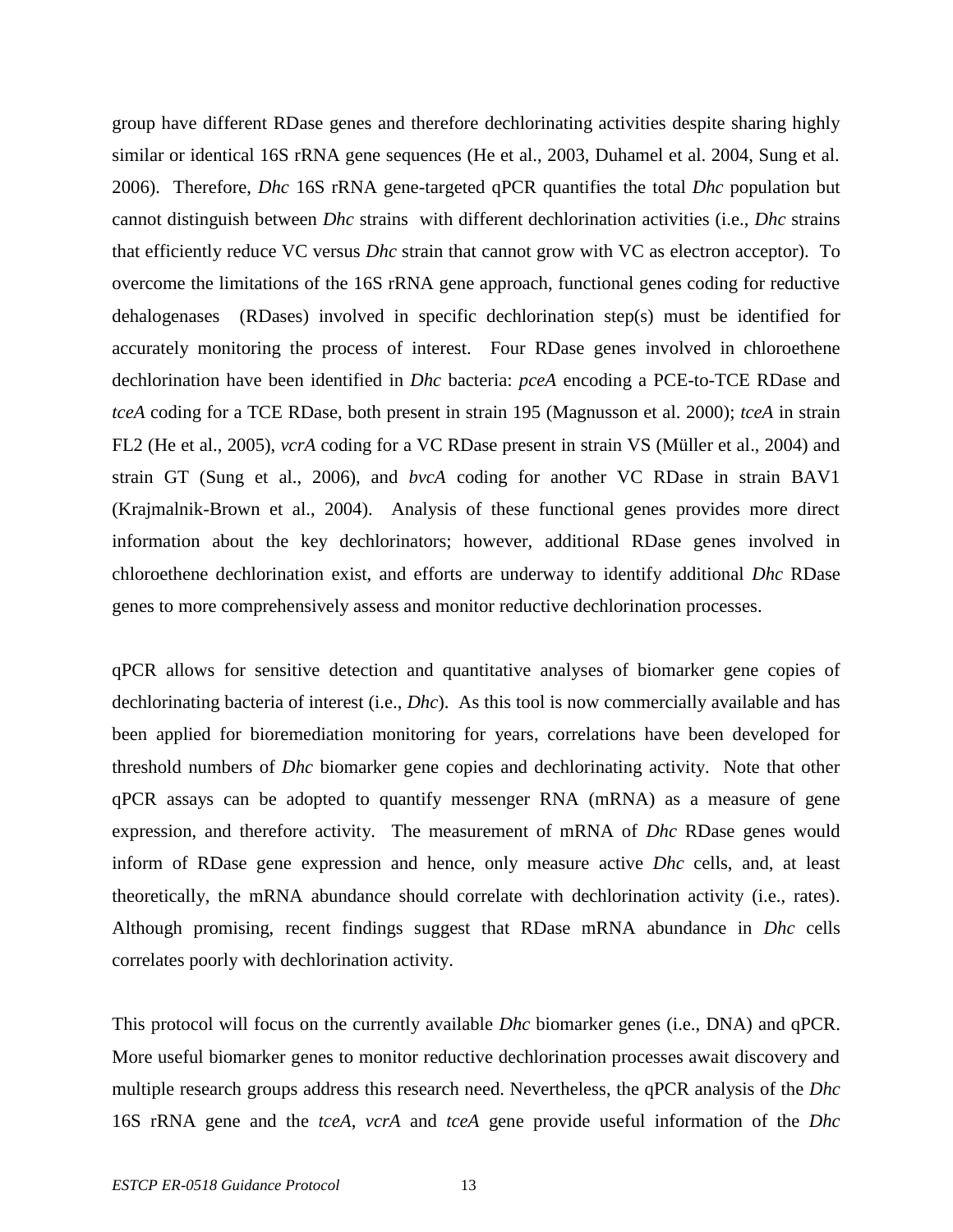population responsible for the reductive dechlorination of chlorinated ethenes, and the existing qPCR protocols can easily be expanded to include the analysis of additional biomarker genes.

## <span id="page-14-0"></span>**5. APPLICATION OF qPCR IN BIOREMEDIATION EVALUATION**

The following two sections provide a general protocol for the use of qPCR for evaluation of MNA and biostimulation/bioaugmentation.

Guidance for interpreting *Dhc* test results has been provided by commercial vendors (SiREM, Microbial Insights). qPCR analysis of the *Dhc* 16S rRNA gene is generally interpreted as the number of cells present in the sample. This is justified because all known *Dhc* cells possess a single 16S rRNA gene, and the number of *Dhc* 16S rRNA genes quantified equals the number of *Dhc* cells. Similarly, the known biomarker RDase genes occur as single copy gene on the known *Dhc* genomes. The following guidance is provided for groundwater samples:

| <b>Dehalococcoides 16S rRNA</b><br>gene copies per L | <b>Interpretation</b>                                                                                              |  |
|------------------------------------------------------|--------------------------------------------------------------------------------------------------------------------|--|
| ${<}10^4$                                            | Low <i>Dhc</i> , efficient dechlorination and ethene<br>production unlikely                                        |  |
| $10^4 - 10^6$                                        | Moderate <i>Dhc</i> , which may or may not be associated<br>with observable dechlorination and ethene<br>formation |  |
| $>10^{6}$                                            | High <i>Dhc</i> , which is often associated with high rates<br>of dechlorination and ethene production             |  |

Through ESTCP project ER-0518 (Ritalahti et al. 2010) and other research (Lu et al. 2006), *Dhc* 16S rRNA or *vcr*A gene copies of  $10^6$  to  $10^7$  per liter of groundwater have been found to strongly correlate with complete detoxification and ethene production.

It should be noted that complete detoxification (i.e., removal of all chlorinated ethenes) can be observed without the production of ethene. For one thing, ethene is less tractable with the contemporary analytical procedures than the chlorinated ethenes, and the focus is on contaminant removal rather than ethene production. Further, alternative processes, such as anaerobic VC or ethene oxidation (Bradley and Chapelle, 2000), or aerobic oxidation at low oxygen thresholds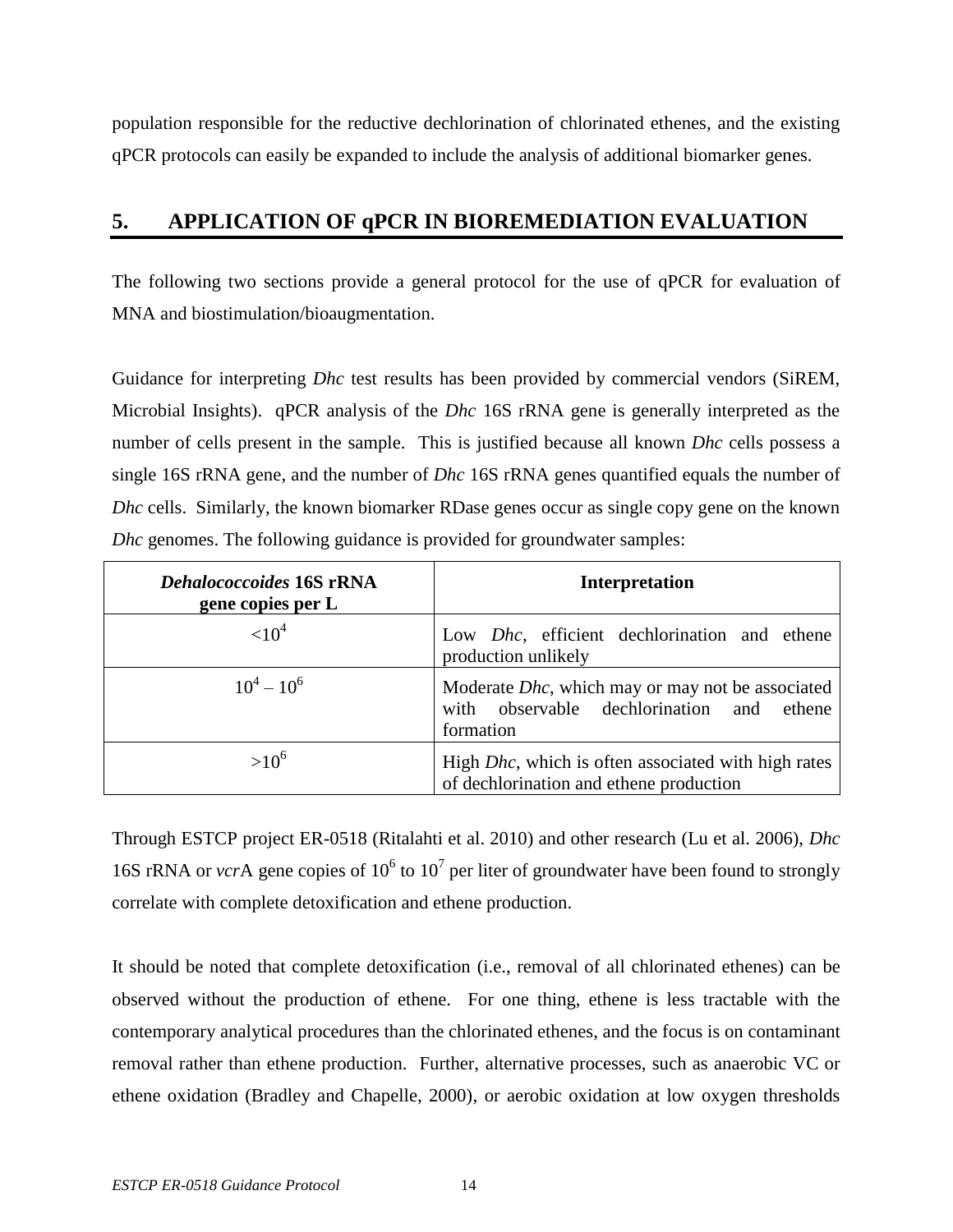(Gossett, 2010), can contribute to VC and ethene removal. Therefore, field data will rarely generated closed mass balances.

The quantification of *Dhc* is highly dependent on the sampling method (SERDP and ESTCP, 2005). For the purpose of this protocol, groundwater sampling should be conducted using lowflow purging methods (Ritalahti, 2009). To correct for sampling biases, the number of *Dhc* gene copies can also be normalized to the total number of bacterial 16S rRNA genes and reported as %*Dhc* (Ritalahti et al. 2006). The %*Dhc* values can range from low fractions of percentages in sampleswith low *Dhc* to greater than 10% in groundwater form field sites undergoing bioremediation. Normalization of *Dhc* cell counts is most useful at a site when evaluating temporal variation of *Dhc* during bioremediation performance monitoring.

## **5.1 qPCR USE IN SUPPORTING MONITORED NATURAL ATTENUATION**

<span id="page-15-0"></span>Monitored natural attenuation (MNA) is a technically feasible and cost-effective remedial action for many chlorinated solvent groundwater plumes. It is recommended that at least the following three lines of evidence (Wiedemeier et al. 1998) are used to support MNA:

- Primary: stable or decreasing groundwater VOC plume concentrations;
- Secondary: favorable geochemical conditions (i.e., iron reducing, sulfate reducing, and/or methanogenic conditions); and,
- Tertiary: microbiological evidence supporting biodegradation.

qPCR provides the most rapid method for providing evidence that microbes capable of reductive dechlorination of chlorinated ethenes are present. As the use and limitations of qPCR become better understood, the importance of this data will increase, potentially replacing surrogate geochemical measures of activity. Figure 2 provides guidance to site owners/managers on whether to apply/not apply qPCR as part of their remediation strategy. The protocol assumes that primary lines of evidence (a stable plume and favorable biogeochemical conditions) suggest that the reductive dechlorination process is feasible at the site.

For supporting MNA, groundwater sample locations should be chosen where biodegradation products have been observed and where total VOC concentrations are at least 100 µg/L. Higher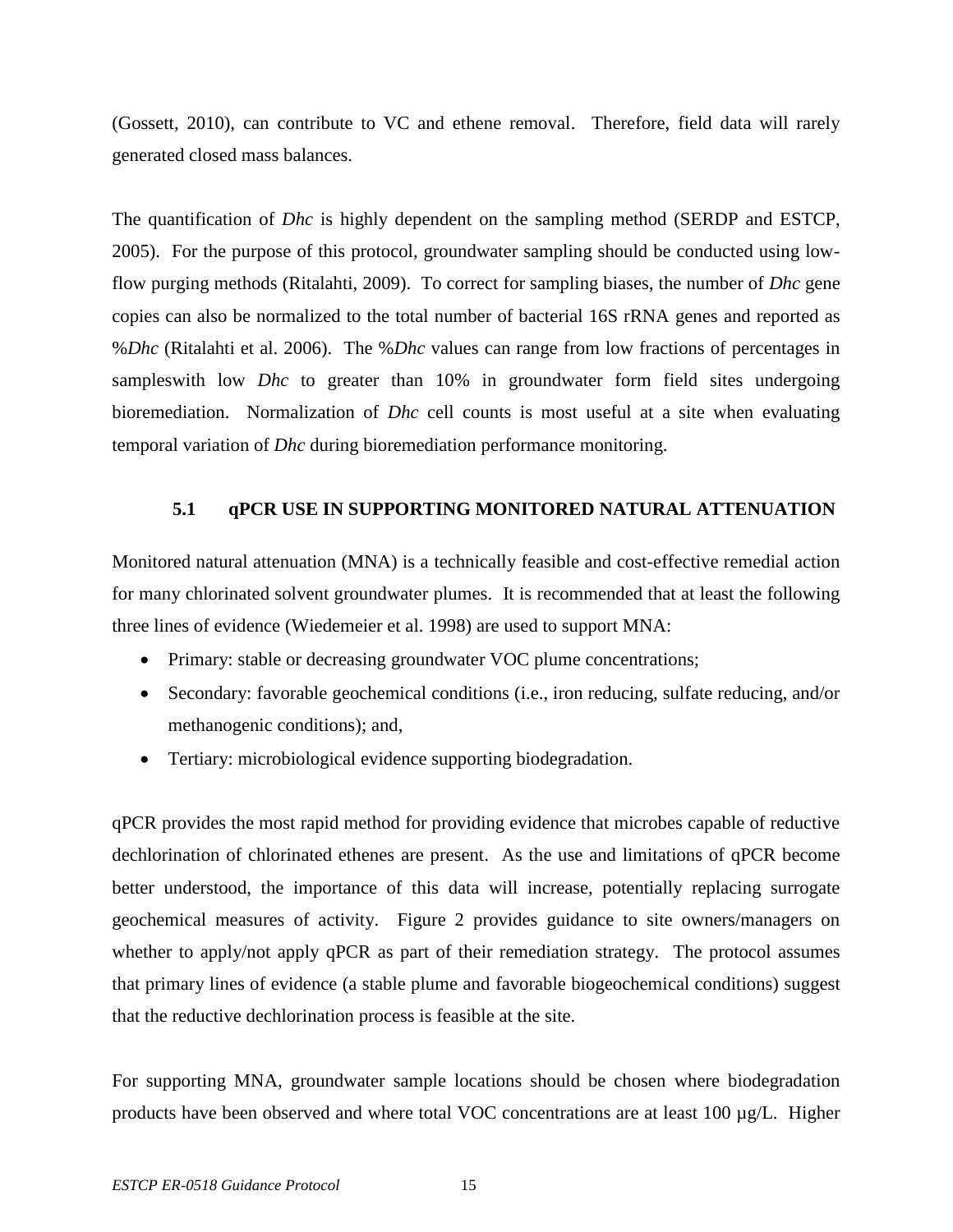<span id="page-16-0"></span>concentrations are typically observed near the source area, with lower concentrations in the associated plume. At lower VOC concentrations (less than 100 µg/L), such as in the downgradient plume areas, organohalide-respiring bacteria may not be present in high numbers due to low electron acceptor (chlorinated ethenes) concentrations, electron donor limitations, or unfavorable geochemical (e.g., oxic) conditions. The flow chart presented in Figure 2 presents a general framework to help RPMs to decide on the value of MBT application at MNA sites. Of course, MBT application may provide useful information even if the flow chart recommends "MBTs not needed" in cases where alternative microbial remedies (e.g., biostimulation) are being considered. Under such scenarios, MBT analysis may be very useful to decide on the most promising enhanced biological remedy.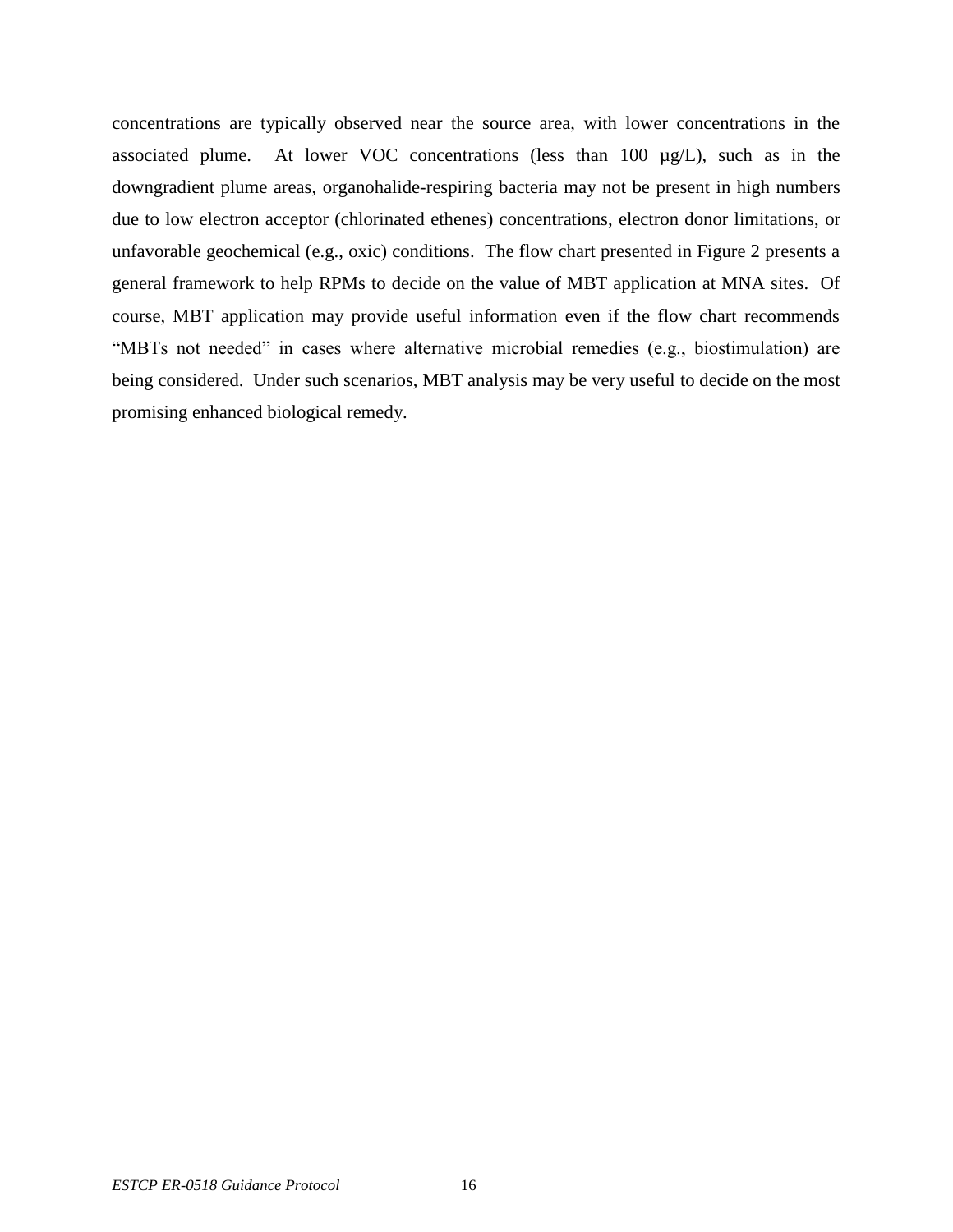

**Figure 2: MBT Analysis in Support of MNA at Chlorinated Ethene Sites**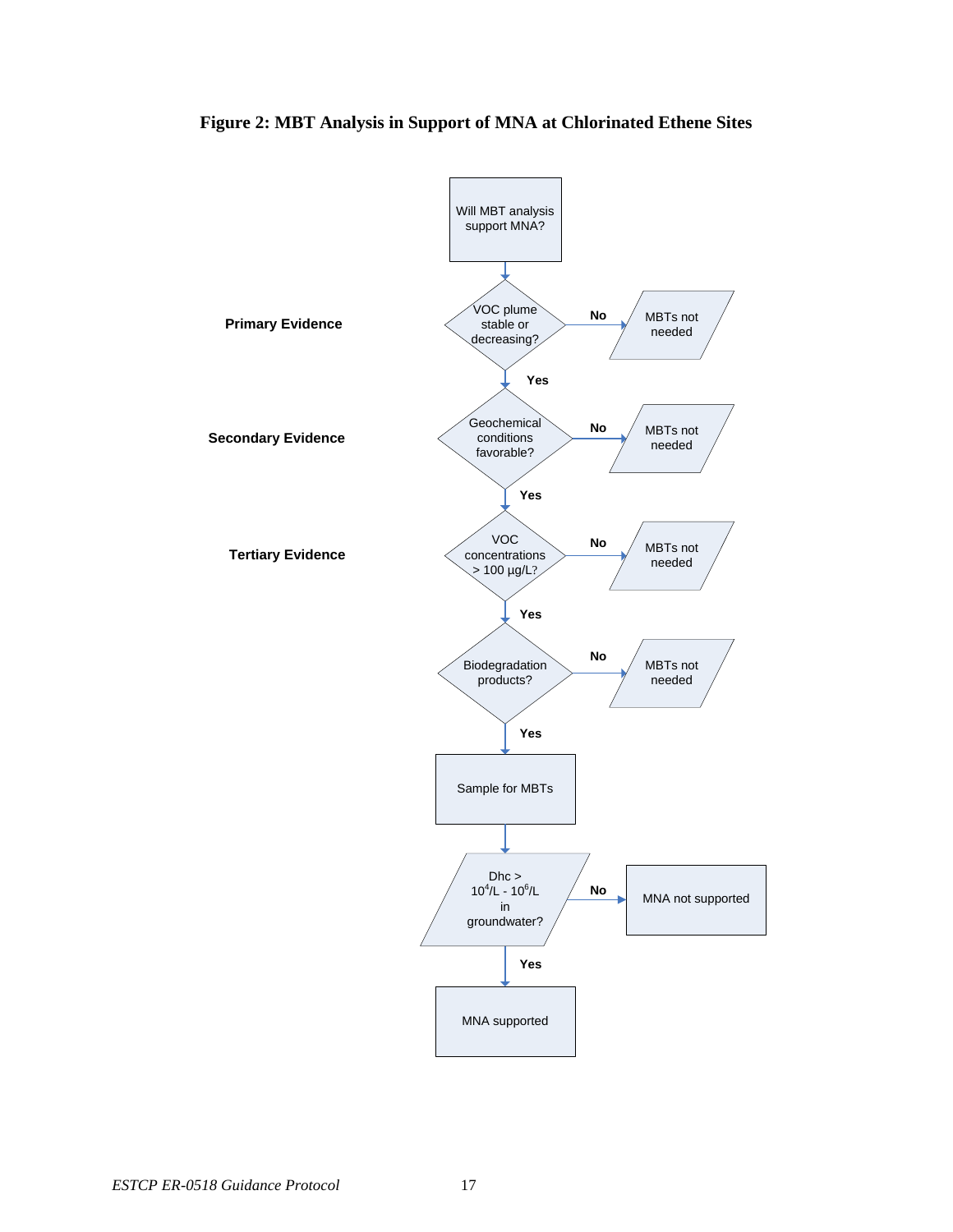## <span id="page-18-1"></span><span id="page-18-0"></span>**5.2 qPCR USE IN SUPPORTING BIOSTIMULATION AND BIOAUGMENTATION**

Enhanced anaerobic bioremediation has been implemented with varying degrees of success (AFCEE, 2004). In some cases, an accumulation of intermediate daughter products, such as *cis*-DCE and VC, may occur due to insufficient amount of electron donor, inappropriate geochemical conditions (e.g., aerobic, low pH), and/or the lack of sufficient *Dhc* bacteria responsible for complete reductive dechlorination to ethene. Biostimulation coupled with bioaugmentation has been implemented to address incomplete transformation and accumulation of toxic intermediates (i.e., daughter products).

qPCR assays to quantify *Dhc* cells during bioremediation are mature, commercially available, and their value for decision-making has been repeatedly demonstrated. For example, soil and groundwater samples were collected from different locations inside a pilot test plot at the Bachman Road chlorinated ethene site in Oscoda, Michigan. The data indicated that *Dhc* bacteria were present in high numbers at locations where complete dechlorination to ethene occurred. On the other hand, *Dhc* bacteria were present in low numbers, or were not detectable, in locations where groundwater measurements indicated activity *cis*-DCE/VC stall. qPCR application showed that the *Dhc* population size increased following biostimulation, demonstrating engineered *Dhc* growth under field conditions (Lendvay et al. 2003).

MBTs can also be used during feasibility studies to evaluate remediation technologies and design pilot tests. For example, at a TCE-contaminated site, qPCR analysis and microcosm studies indicated that bioaugmentation would be required for successful remediation. This was confirmed during lactate injection in the field pilot test, where *cis*-DCE accumulation was observed until the site was bioaugmented. Following bioaugmentation, TCE and *cis*-DCE were dechlorinated to VC, which was removed to non-detectable concentrations with negligible ethene production. qPCR data demonstrated that the injected *Dhc* strains increased *in situ* following bioaugmentation and *Dhc* cell titers correlated with reductive dechlorination activity (Seguiti et al. 2006).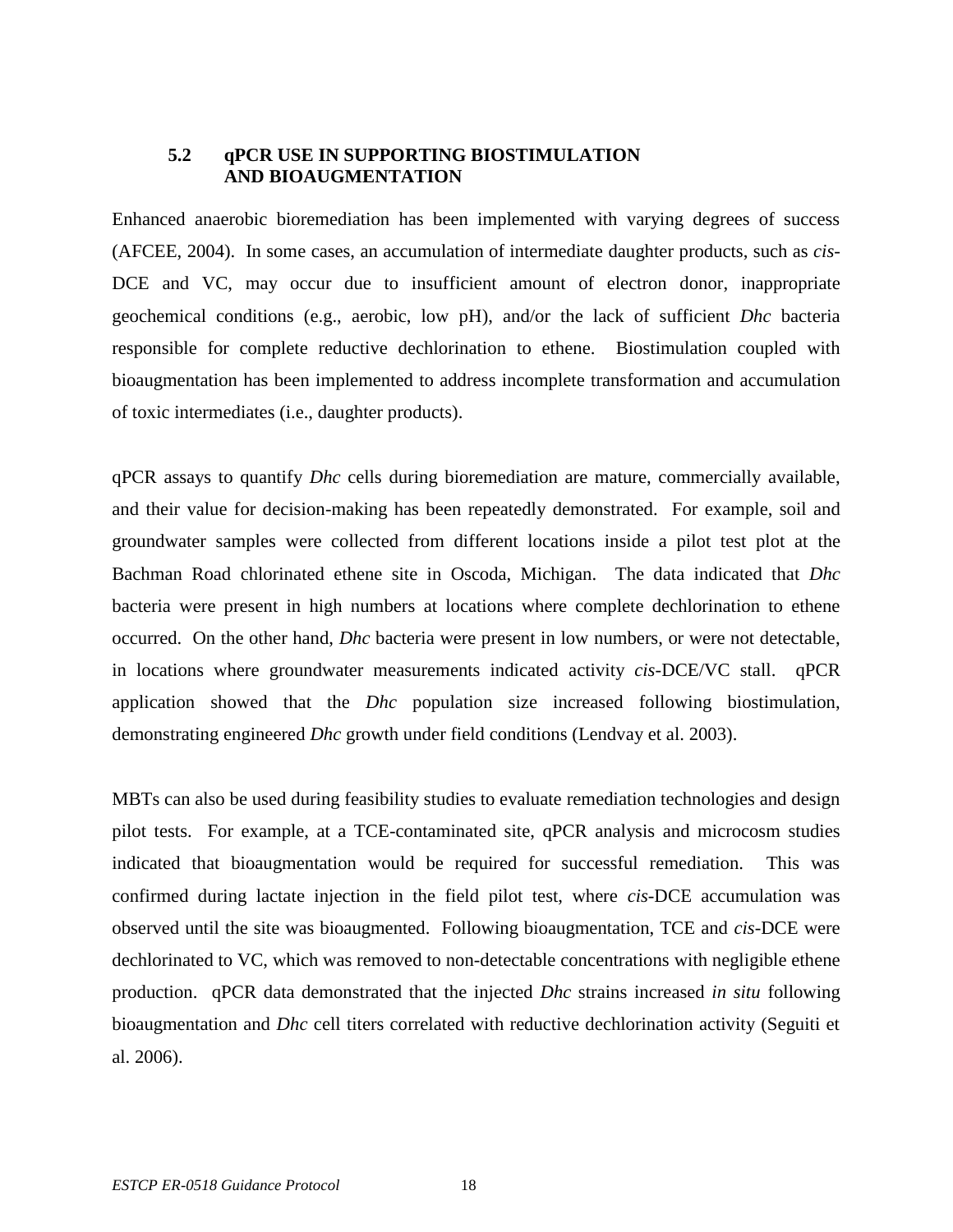<span id="page-19-0"></span>Figure 3 presents a flowchart for using qPCR in design of enhanced bioremediation systems. If geochemical conditions are favorable (i.e., iron reducing, sulfate reducing, and/or methanogenic), VOC concentrations are greater than 100 μg/L, and dechlorination products are observed, then qPCR analysis can be used to assist in determining the necessity of including biostimulation with or without bioaugmentation for effective site bioremediation. The decision to bioaugment depends on several factors, such as desired remediation time frames, the ability to inject cell suspensions into the subsurface, and the hydraulic characteristics of the contaminated subsurface (AFCEE, 2004).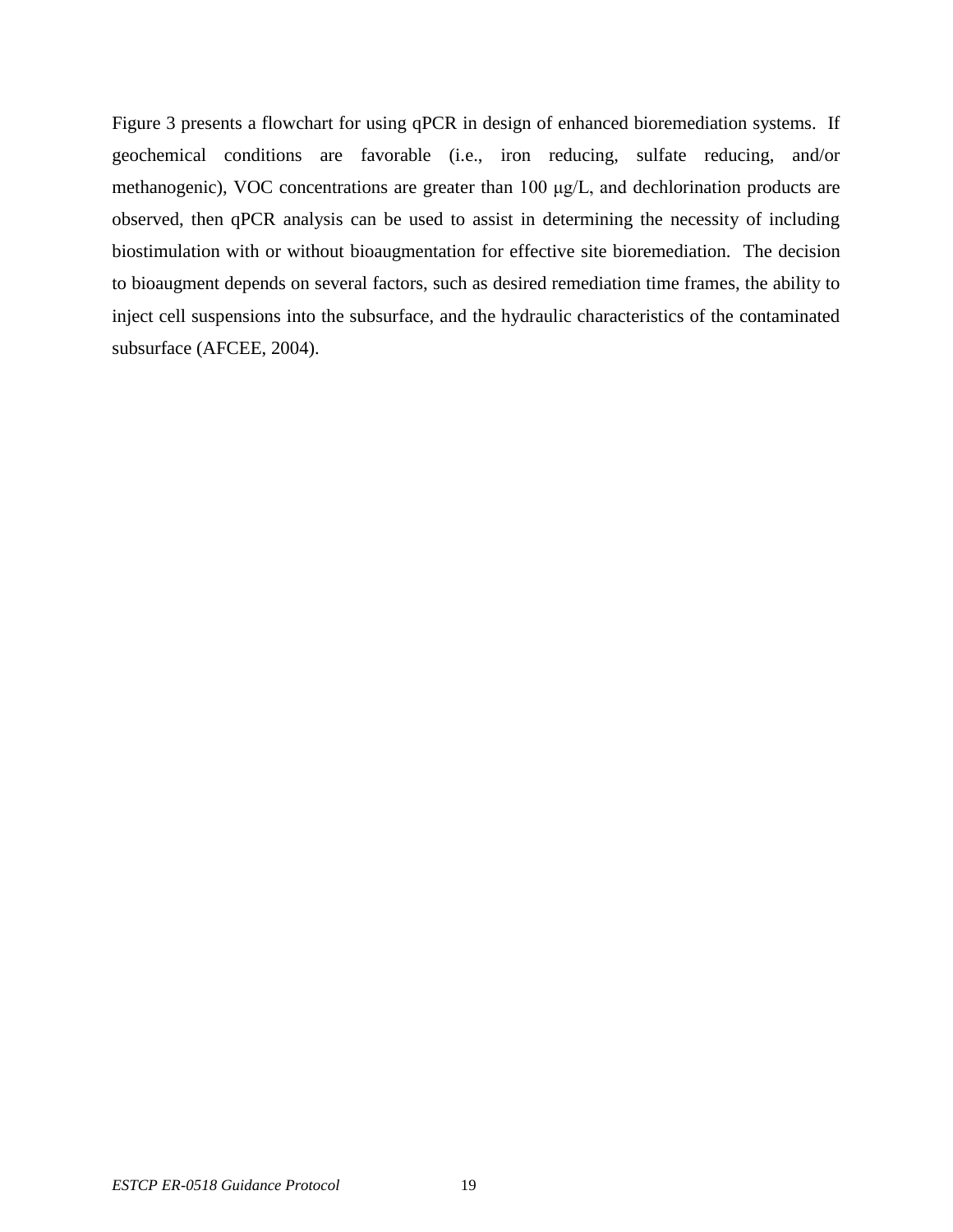## **Figure 3. MBT Analysis in Support of Biostimulation/Bioaugmentation at Chlorinated Ethene-**

## Will MBT analysis support implementation of biostimulation or bioaugmentation? Can No geochemical MBTs not conditions be needed modified? Yes voc No MBTs not concentrations needed  $> 100$  µg/L? Yes No Daughter<br>products? MBTs not needed Yes Sample for MBTs  $Dhc$  $10^4$ /L -  $10^5$ /L No Bioaugmentation in groundwater? Yes Degradation Yes desired in  $< 6$ months? No Biostimulation

## **Contaminated Sites**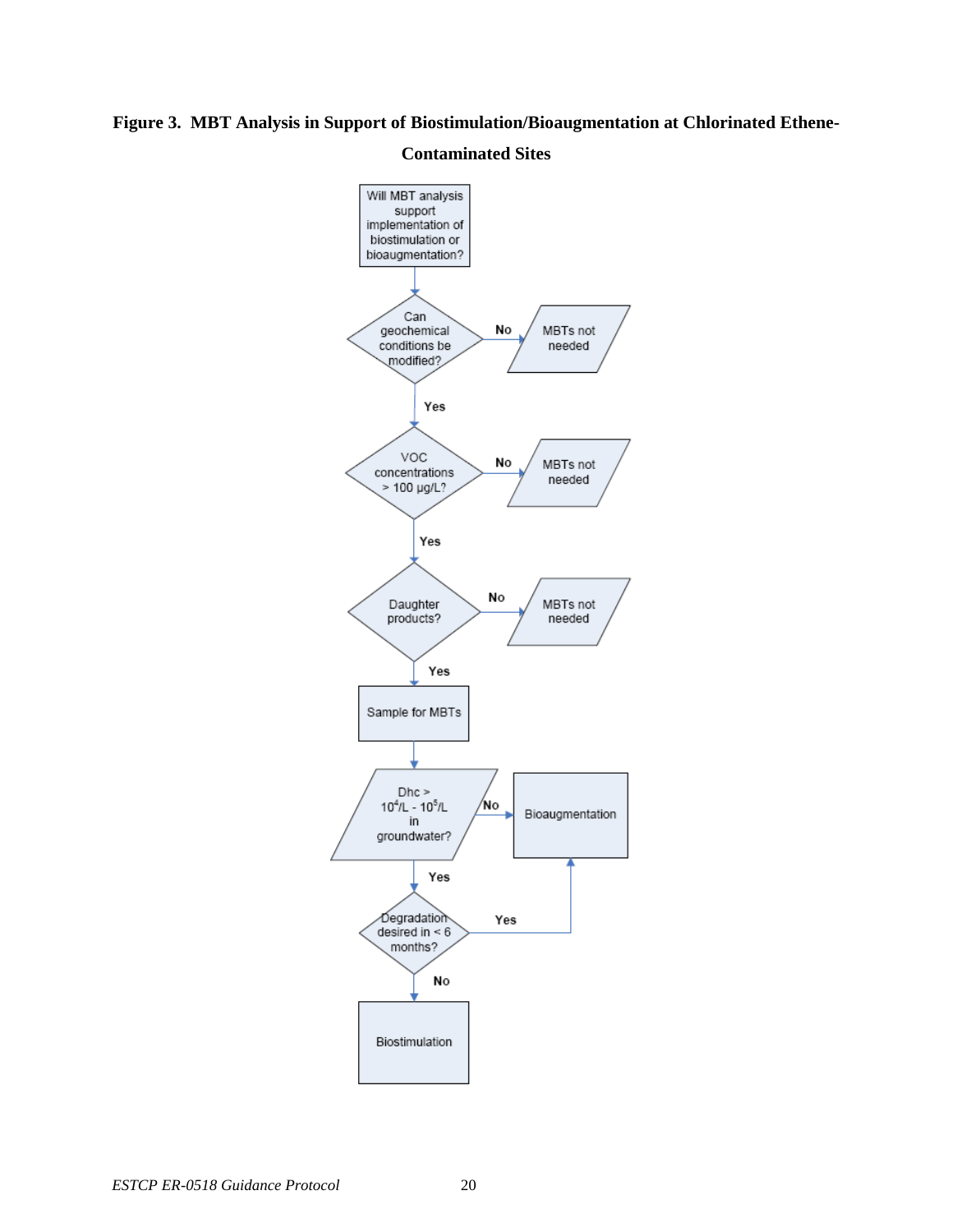## <span id="page-21-0"></span>**6. FIELD SAMPLING METHODS**

DNA may be extracted from soil/aquifer material or groundwater samples for the quantification of relevant dechlorinating (i.e., organohalide-respiring) bacteria (i.e., *Dhc*). Due to the spatial variability of microbes in aquifers and inadequate sampling approaches to address this variability, false negative results are possible, and a sufficient number of samples must be analyzed to build confidence in the analytical results. The selected groundwater sampling method significantly influences the quantification of *Dhc* (SERDP and ESTCP, 2005). The following factors can influence microbial quantification in groundwater samples:

- Laboratory QA/QC procedures and standardization
- Well age and materials of construction
- Sampling technique and procedures
- Sampling frequency
- Groundwater and atmospheric temperature effects
- Sample turbidity
- Geochemical environment
- Chlorinated ethene concentrations in groundwater
- Sample processing and shipping

The sampling and handling procedures described herein have been validated for *Dhc* assessment at chlorinated solvent sites. These techniques can also be applied to sites impacted by petroleum hydrocarbons or metals for collecting microbial biomass for MBT application.

It is currently unclear whether the majority of *Dhc* cells and other dechlorinating bacteria are bound to soil particles or freely suspended in groundwater. Preliminary work in column studies indicates that *Dhc* can be identified primarily as planktonic cells (un-attached to surfaces) in the aqueous phase, although a fraction of the *Dhc* population occurs associated with solids (Cápiro et al. 2010). The quantification of *Dhc* may be influenced by many factors; however, normalization between samples is possible by determining total bacterial 16S rRNA genes with qPCR and expressing the *Dhc* 16S rRNA genes (i.e., *Dhc* cells) as a proportion of total bacterial 16S rRNA genes in the sample. The methods described below should be considered and selected based on site-specific objectives and the same methods should be used for samples bound for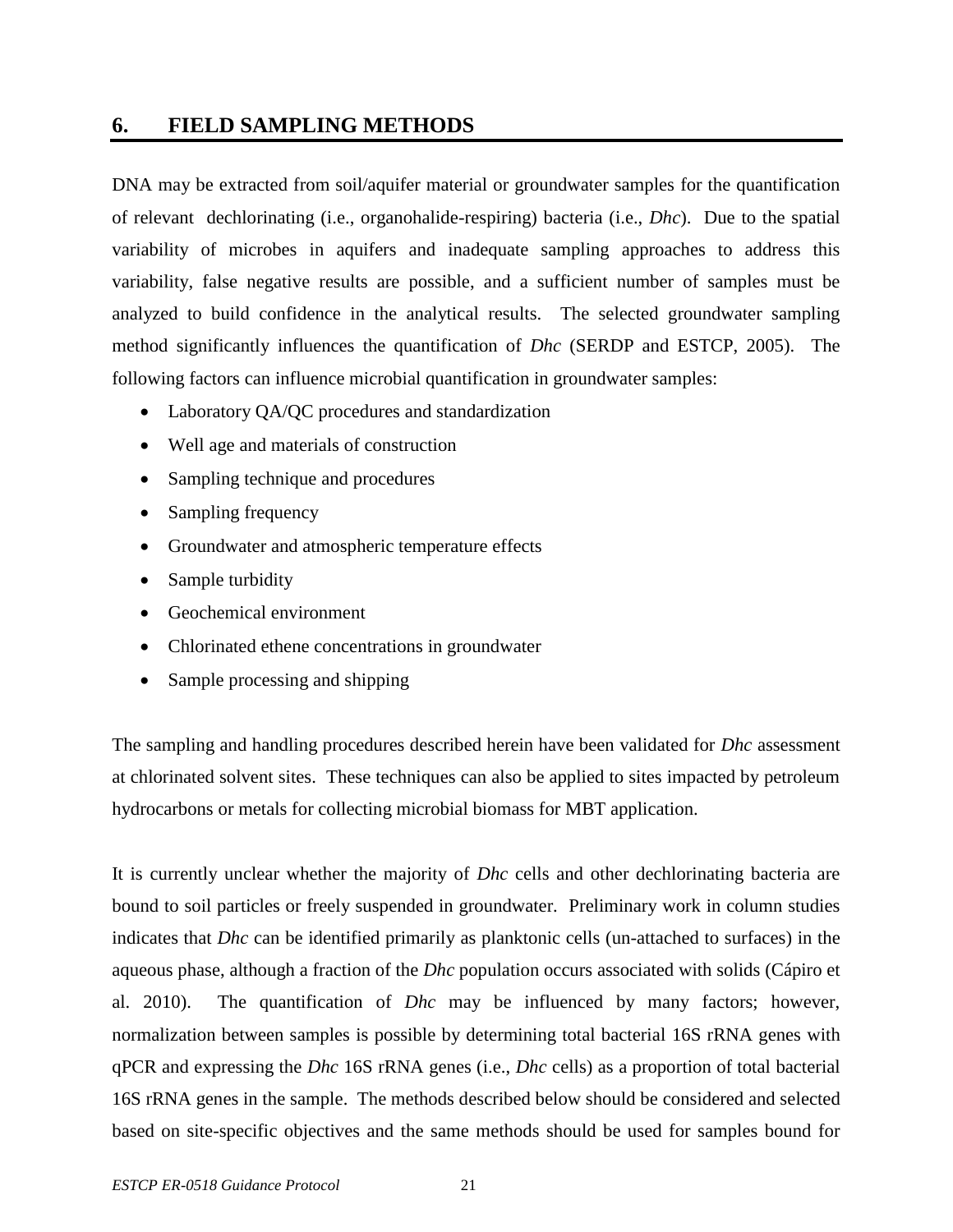contaminant and geochemical analyses. Selection of the most appropriate sampling method is outside the scope of this protocol. It is recommended that the appropriate Federal, state, and/or local guidance be reviewed and adhered to before selecting and implementing the most appropriate method for a given site. The same method should be used throughout the evaluation of a given site because changes in the groundwater sampling protocols over the course of the monitoring effort will render comparative data analysis difficult or impossible. Therefore, MBT data should only be compared when the same sampling methods were applied. Below is a list of possible groundwater sample collection procedures and some advantages and disadvantages of each.

## *High-flow Purge*

Historically, the most common method of collecting groundwater samples involves using bailers or high-speed pumps to purge three to five casing volumes prior to sample collection. Although this method agitates the water column and can mobilize sediment, the sample stream is often cleared up by the time the purge is complete (Stroo et al. 2006). Therefore, this method may decrease the turbidity of the sample, which may result in lower concentrations of *Dhc* bacteria in the sample.

## *Low-flow Purge*

Low-flow purging (100-500 mL/min) is generally recommended to collect a representative sample prior to contaminant or geochemical analysis (Puls and Barcelona, 1996). These low turbidity samples may underestimate *Dhc* cell titers in the subsurface because the methods are derived to collect low turbidity samples. This is of particular concern if VOC and geochemical data suggest that biotransformation to ethene is occurring and *Dhc* cell titers are falsely underestimated or not detected (i.e., false negative). Some commercial vendors recommend surging the well after parameter stabilization to increase the turbidity prior to collection of a groundwater sample for microbial analysis (SiREM 2005). The suspension of sediment after surging is likely derived from the well sump, which may not be representative of the flow zone of interest across the well screen.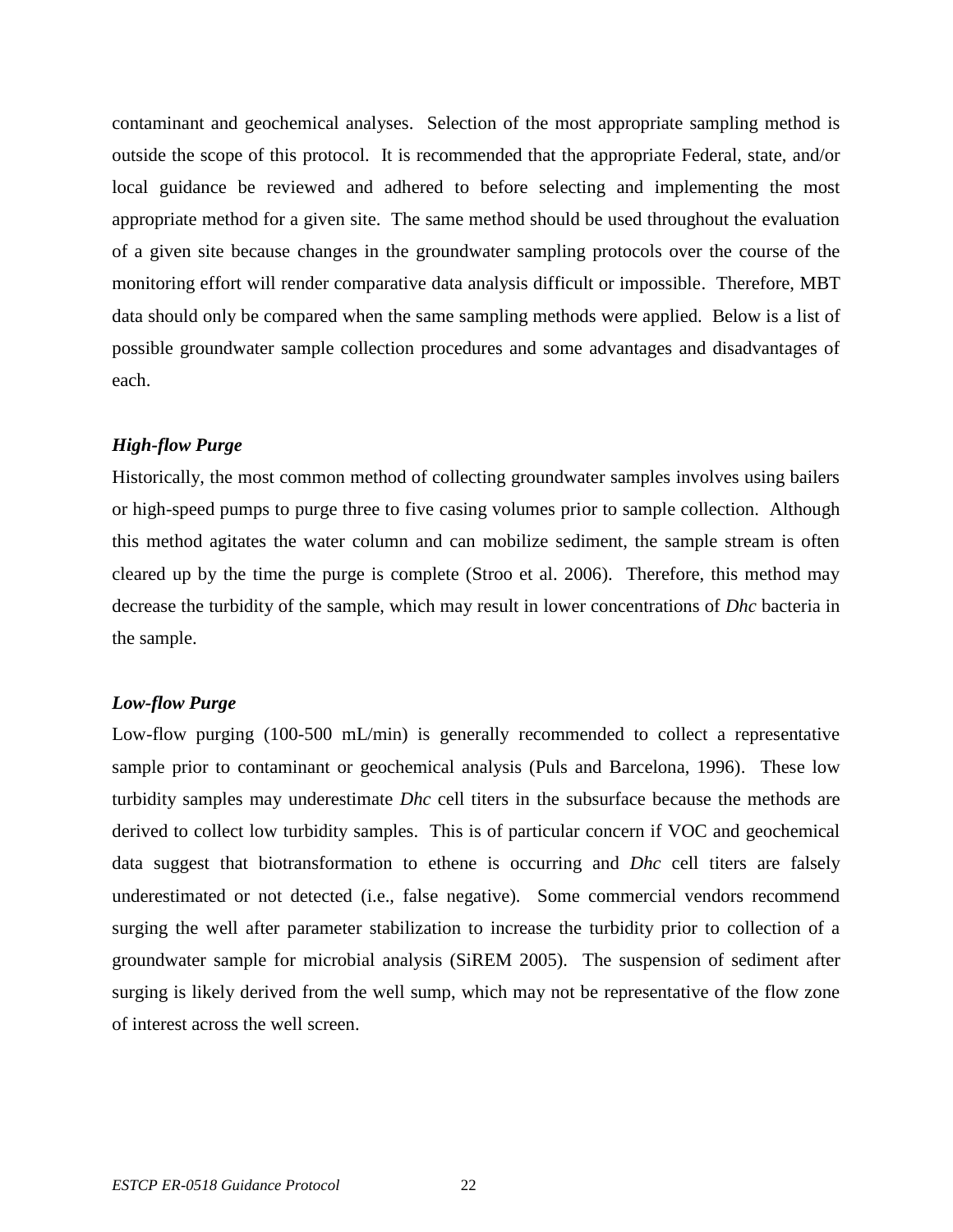#### *Passive Sample Collection*

Passive sample collection involves insertion of a retrievable device into a monitoring well for collection of a groundwater sample or for development of a microbial biofilm on the medium for subsequent laboratory analysis. This method may or may not represent the actual *Dhc* titer in the aquifer. One limitation of this approach is that the quantification of *Dhc* should be normalized to total bacterial biomass, limiting the interpretation of the result. *Dhc* cell titers may be affected (i.e., increased or decreased) by the matrix, which is colonized by bacteria (native sediment vs. artificial support media). Retrievable groundwater sampling devices (e.g., Hydrasleeve from www.eonpro.com) and sophisticated "biotraps" (e.g., BioTrap from [www.microbe.com\)](http://www.microbe.com/) are commercially available.

#### *Sump Sediment Collection*

Collection of sediment from the groundwater monitoring well sump is intended to gather finegrained particulates that originated from the aquifer matrix. This procedure presupposes that *Dhc* exist predominantly surface-associated (i.e., attached to aquifer solids), and collection of the sump sediment resembles the colonized surface of aquifer solids. The sample procedure involves placing the intake of the sample tubing at the bottom of the well and field filtering the slurry that is pumped to land surface. This procedure overcomes some of the limitations associated with low flow sampling and multi-casing well purges that may result in lower turbidity and therefore potentially increase detection of *Dhc* cells. The *Dhc* cell numbers should be normalized to total bacteria rather than a volume of water filtered. Potential drawbacks associated with this procedure include the contaminant flow zone of interest may not intersect with the bottom of the well and/or the influence of diffusion of stagnant water in the monitoring well riser into the well sump that does not reflect the geochemical conditions in the aquifer. These two conditions may affect the MBY analysis and the results may not reflect the *Dhc* abundance in the aquifer.

## **6.1 COLLECTION OF SAMPLE VOLUME AND SAMPLE FILTRATION**

<span id="page-23-0"></span>As noted earlier, one limitation of groundwater sampling for bacteria is the inability to determine whether the planktonic cells in a groundwater sample are representative of the true abundance in the aquifer formation. In addition to the sampling methods for groundwater described above, the approach for biomass collection must also be considered. There are two commonly recognized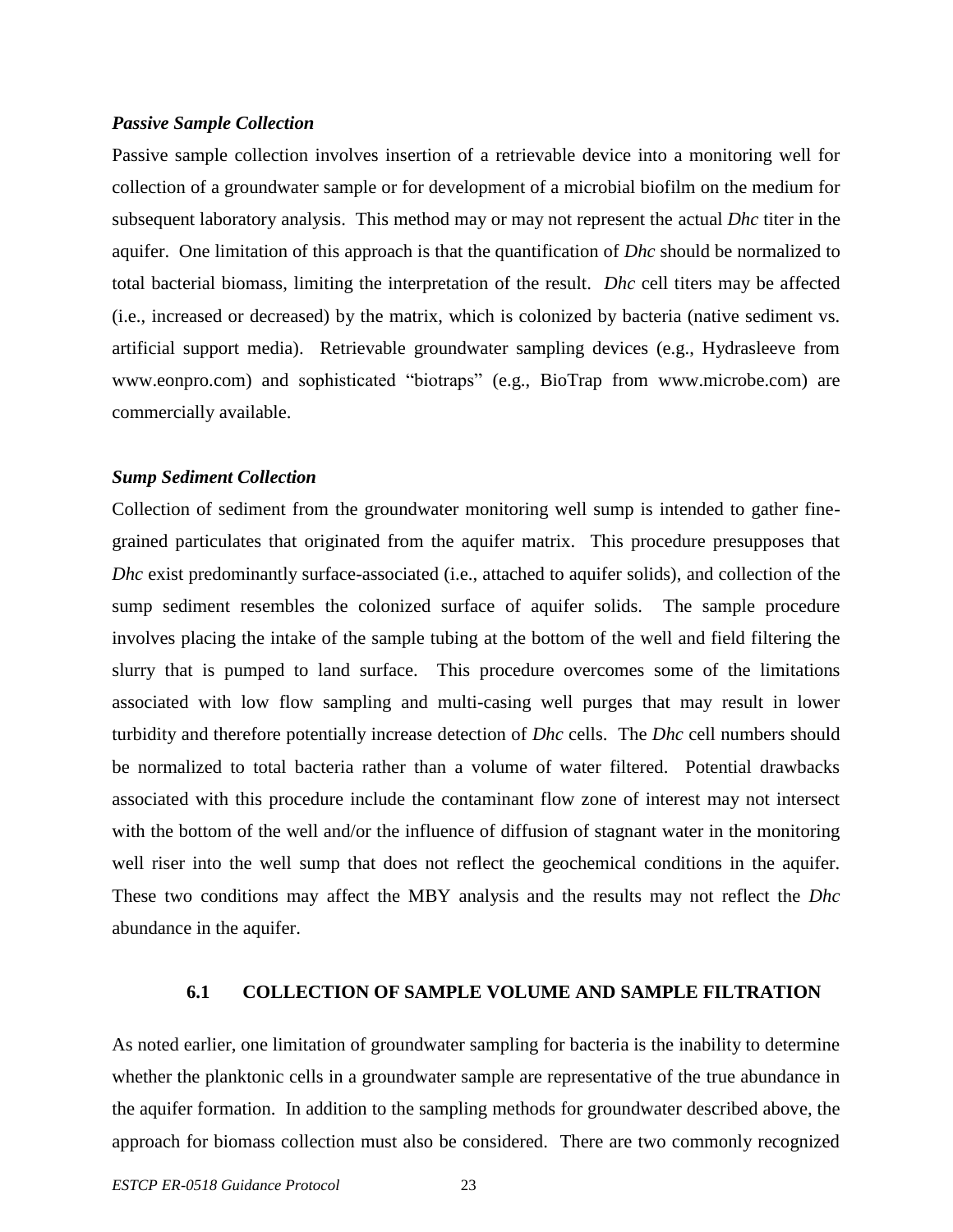methods for biomass collection from groundwater: 1) A relatively large volume (e.g., more than 1 liter) of groundwater is collected and shipped to the analytical laboratory for biomass collection and, 2) the Groundwater is filtered in the field (i.e., on-site). Each of these options has advantages and disadvantages. For example, collection of large volumes of water requires shipment of large volumes, which is costly, requires laboratory handling of large volumes of contaminated water and proper disposal. Based upon field trials conducted in ER-0518 (Ritalahti et al., 2010) and guidance from commercial vendors, field filtration is recommended. Field filtration decreases shipping costs, reduces costly laboratory extraction procedures, and avoids off-site disposal of contaminated water. Details of the on-site groundwater filtration procedure are provided in Ritalahti et al. 2009, Ritalahti et al. 2010, and Petrovskis et al. 2011.

The following protocol provides a step-by-step approach to groundwater sampling (Ritalahti et al. 2009; Petrovskis et al. 2011). The protocol is summarized in Figure 4. Methods may vary according to site-specific conditions; however, a crucial consideration is that the sampling protocol for a given well (or site) is defined and maintained for the duration of the monitoring efforts. Changes to the protocol during monitoring will complicate data interpretation and should be avoided.

- Connect a flow-through cell and hand held multiparameter instrument to a low-flow pump (e.g., peristaltic pump) and begin purging. Record the start time and field measurements for pH, oxidation-reaction potential (ORP), specific conductance, temperature, dissolved oxygen, and turbidity.
- Disconnect the flow-through cell after parameter stabilization.
- Optional if low cell titers are expected: Lower a disposable polyethylene bailer into the well to the midpoint of the screen and move the bailer up and down within the water column to surge the well. It is important to agitate at the midpoint of the well screen to avoid stirring up sediment in the sump and/or the bottom of the well. While continuing to surge the well with the bailer, re-connect the flow-through cell and record the field measurements for pH, ORP, specific conductance, temperature, dissolved oxygen, and turbidity until stabilization of geochemical parameters is achieved. Disconnect the flow-through cell but continue to surge the well with the bailer through the sample collection process.
- In order to sample groundwater for off-site biomass collection, fill the appropriate sample containers (e.g., clean, sterile 1-liter amber glass or plastic bottles with Teflon-lined caps, no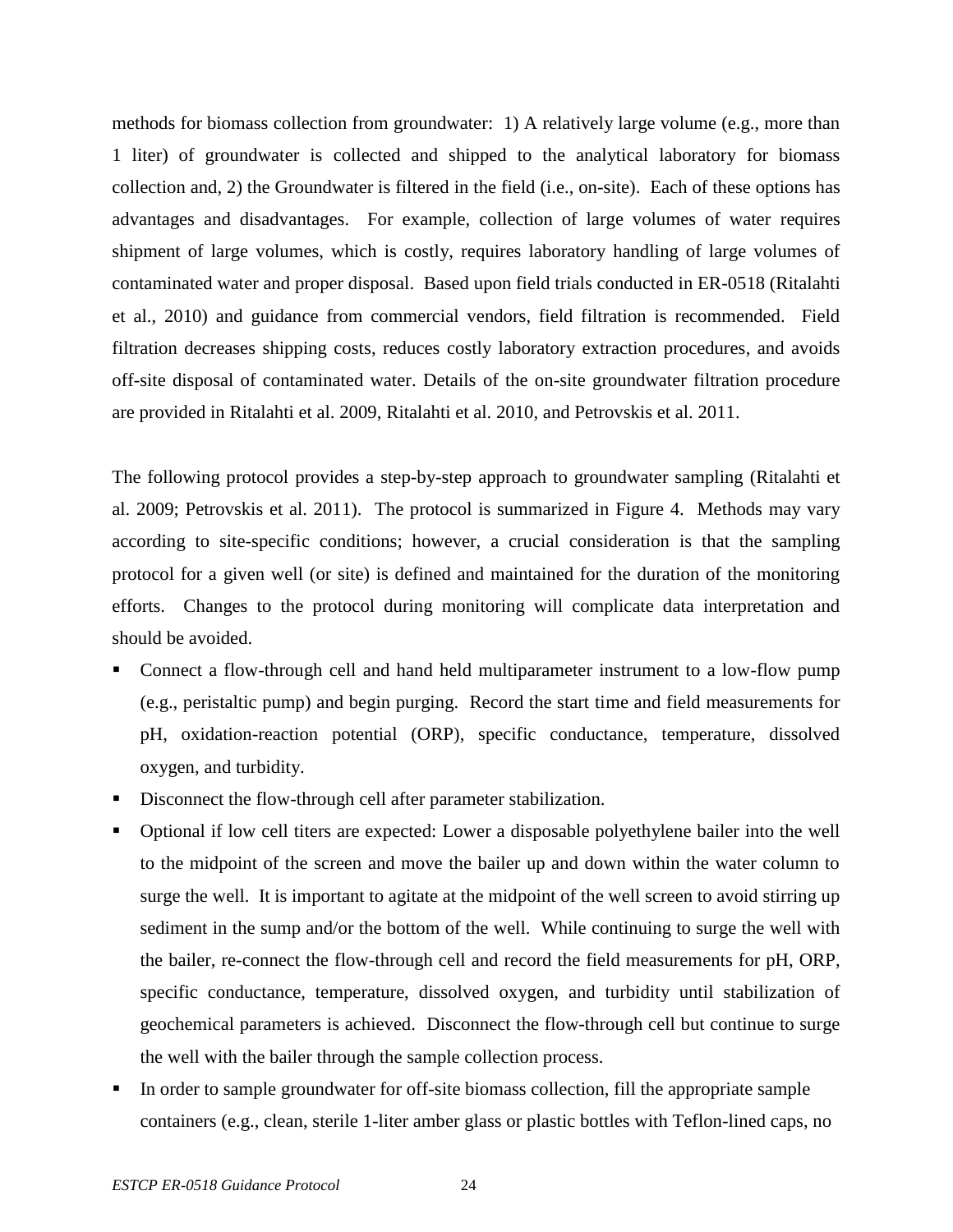preservatives added) directly from the effluent end of the pump. The bottles should be filled with groundwater from tubing that has already been used to withdraw one to two well volumes of groundwater to ensure that a representative sample of aquifer water, rather than well water, is collected. The bottles should be filled to capacity (i.e., minimal headspace) to minimize air exposure. Apply the Teflon-lined caps and ensure a tight seal.

- For on-site biomass collection (recommended), use sterile Sterivex-GP 0.22 µm membrane filter cartridges. Attach 1/4 to 5/16-inch polyethylene tubing to the inlet of the Sterivex cartridge and secure with a clamp. Place the cartridge over a graduated cylinder that can accurately measure the volume of water filtered. Ideally, 0.5 to 2 liters of water are collected; however, depending on groundwater characteristics, up to 10 liters are filtered, and as little as 10 mL may be sufficient for subsequent biomarker analysis. Using a 10-mL syringe filled with air, push any remaining liquid out of the Sterivex cartridge. Close the inlet and the outlet of the Sterivex cartridge with male and female Luer Lock plugs, respectively. If needed, replicate samples should be collected consecutively without flow interruption. Record the volume of filtered groundwater on the chain-of-custody form and on the Sterivex cartridge barrel with a black permanent marker, and transfer each capped Sterivex cartridge to a separate, new 50-mL Falcon conical plastic tube.
- Immediately after sampling, transfer samples to coolers with ice packs and/or blue ice (in Ziploc bags) to ensure refrigeration at 4 ˚C until arrival at the analytical laboratory. Falcon tubes (50 mL) or equivalent containers are used for protecting Sterivex cartridges during shipping and storage. Use additional packing material, as appropriate, to prevent movement and breakage during shipping, and place each sample in separate Ziploc plastic bags. The coolers with samples should be shipped for next day delivery to the analytical laboratory. It is important to notify analytical laboratories when samples are shipped to avoid delays in handling and processing that could affect biomarker integrity.
- Immediately following sample collection, record the sampling well location, the well ID, notes on individual samples (e.g., the volume of water that passed through each Sterivex cartridge), date and time of sampling, and the type of analyses requested. Standard chain-ofcustody forms must accompany each sample shipment.

SERDP-funded research is ongoing to standardize laboratory procedures and to evaluate field sampling methods to ensure collection of representative samples from an aquifer. Sampling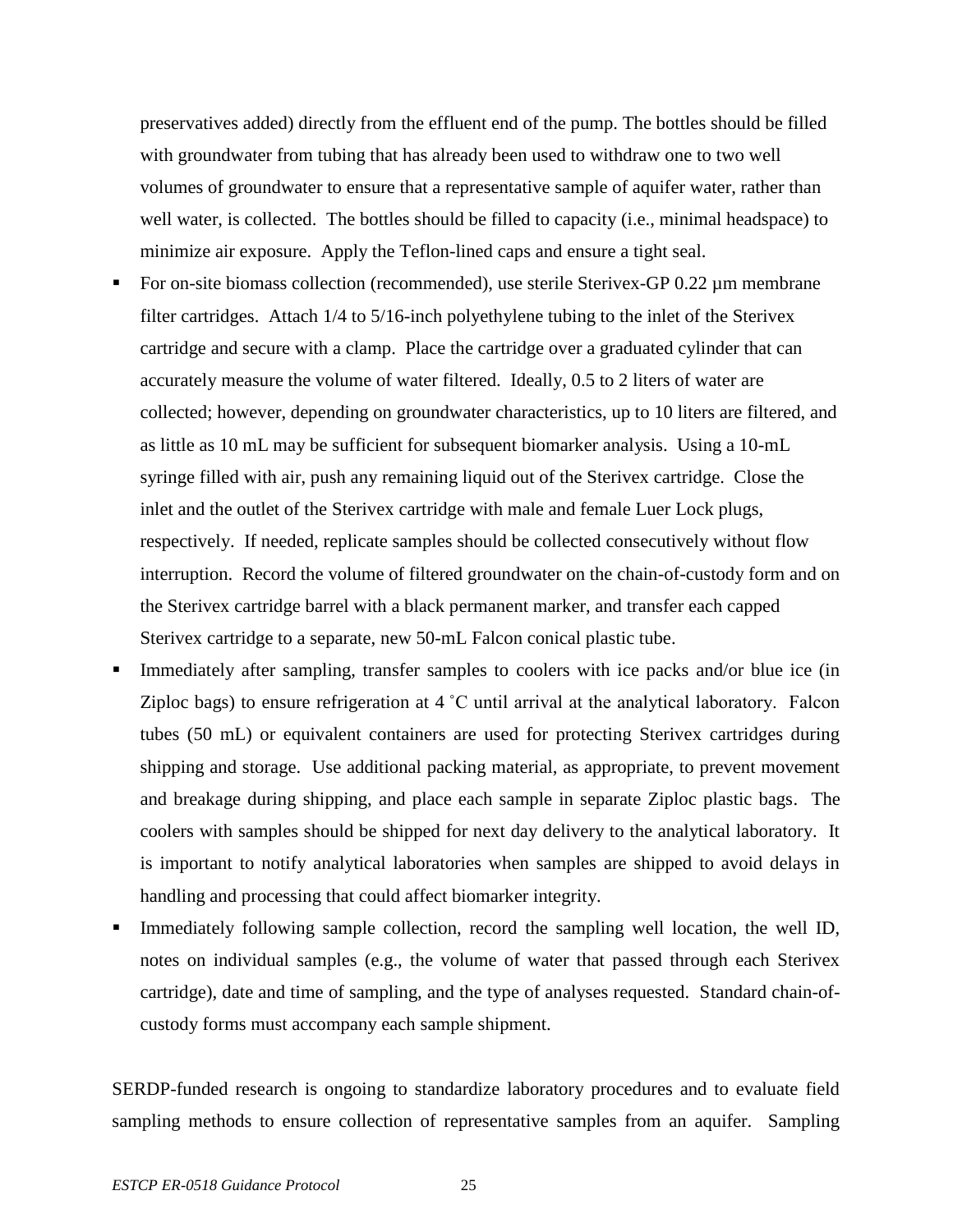options should be considered with site-specific data quality objectives (DQOs) in mind to determine the most appropriate method for a given site.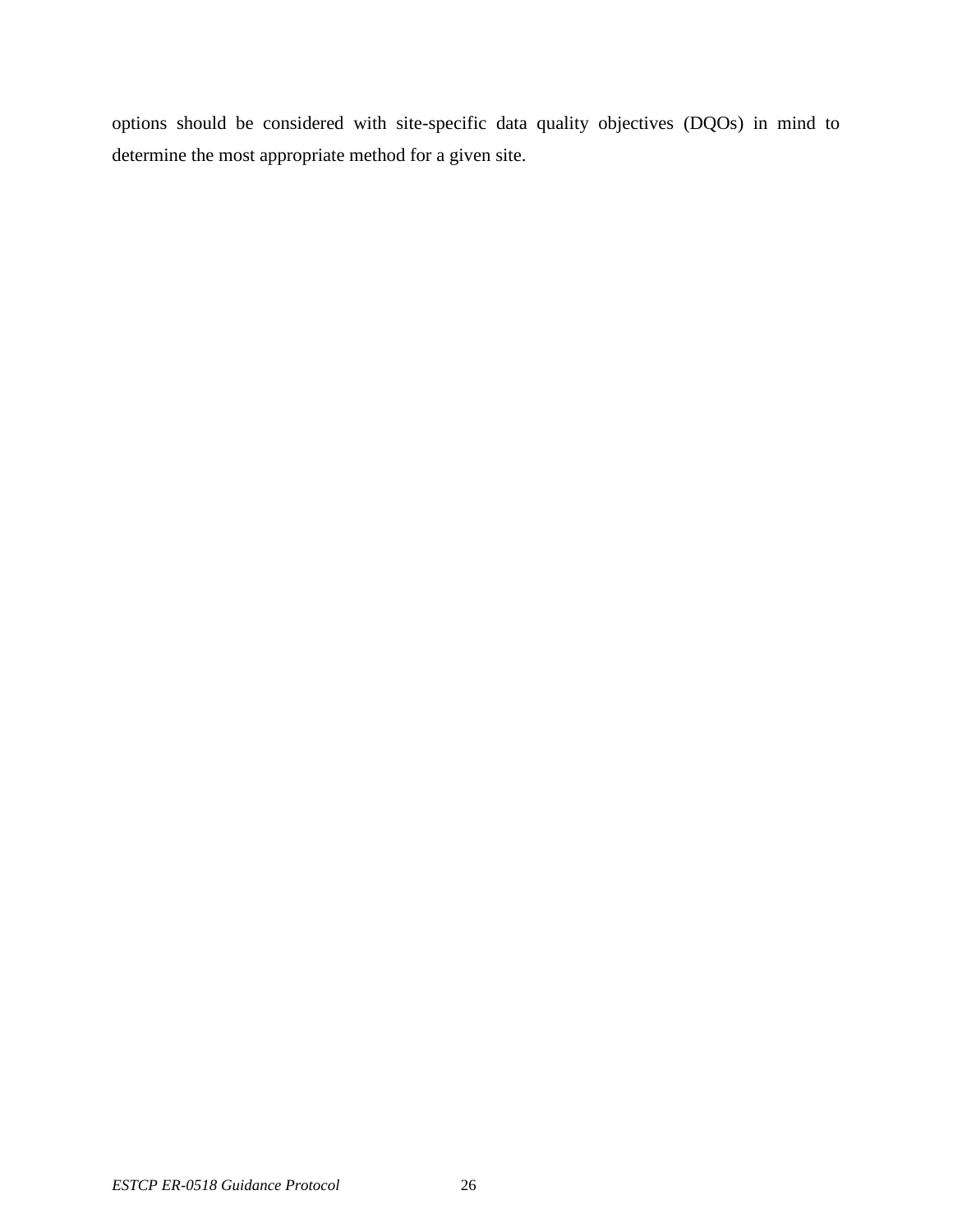<span id="page-27-0"></span>**Figure 4. Groundwater Sampling Protocol**

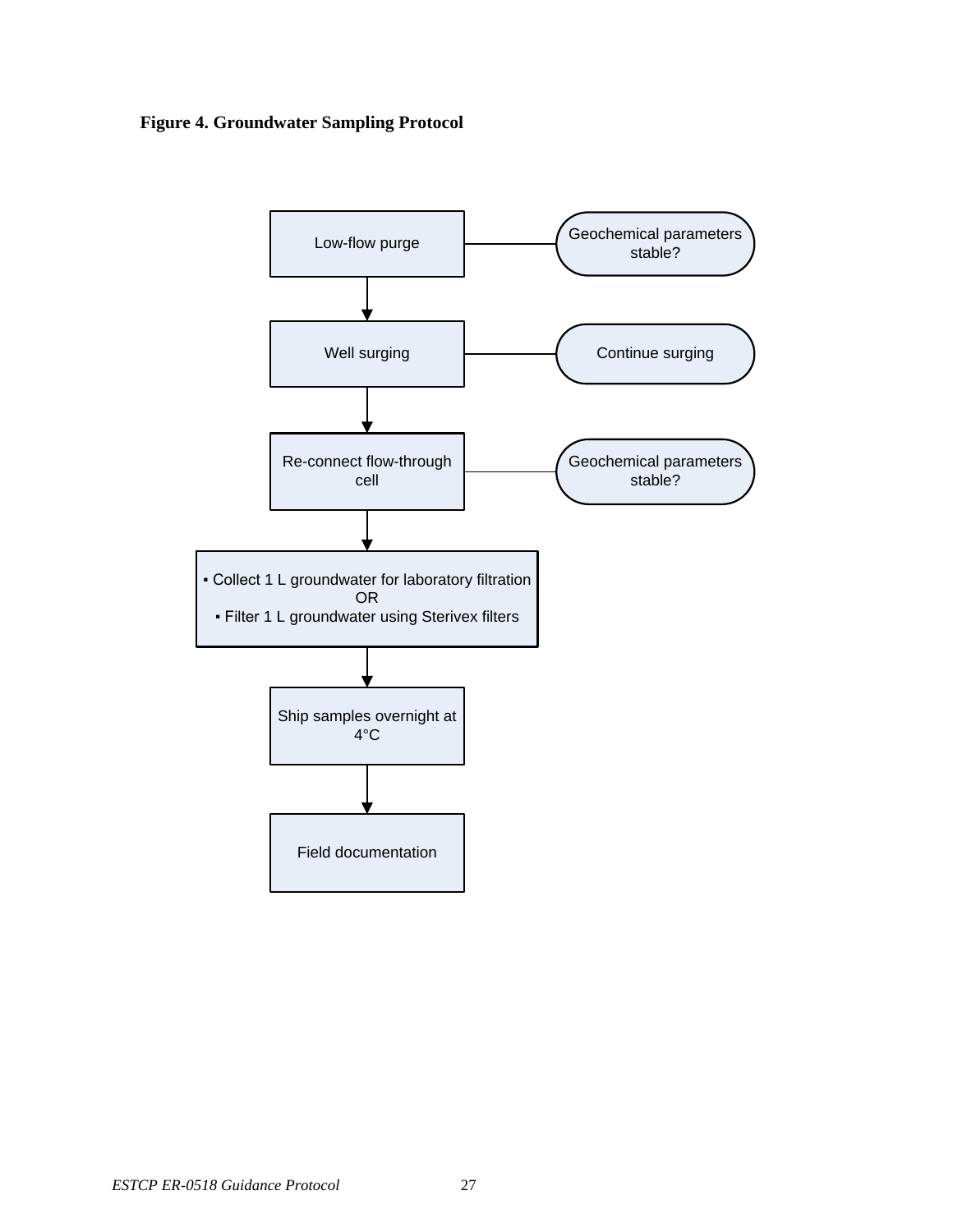## **6.2 SAMPLING LOCATIONS AND FREQUENCY**

<span id="page-28-0"></span>For MNA sites, MBT analysis should be considered as a tertiary line of evidence after the primary line of evidence is obtained (e.g., the groundwater plume appears to be stable or decreasing in concentrations over time) and adequate reducing conditions have been observed. This will allow selection of sample locations most relevant for evaluating the microbiology contributing to chlorinated ethene detoxification within the plume area. The sampling frequency for MNA sites should allow for collection of adequate data to show that the lines of evidence (Figure 2) continue to support a MNA approach, but the time between sampling events for MNA is generally less than sites where more active (i.e., enhanced) bioremediation remedies are employed. Semi-annual or annual monitoring is recommended.

For sites where enhanced anaerobic bioremediation has been proposed, MBT analysis should be conducted as a part of a pre-design remedial investigation to assess the site microbiology contributing to the transformation and detoxification of chlorinated ethenes within the plume area and evaluate the potential need for bioaugmentation. During remediation performance monitoring, MBTs should be used to evaluate the effectiveness of the treatment and the need for revising system design or monitoring strategy. Immediately following bioaugmentation injections, MBT sampling should be conducted more frequently (e.g., monthly or quarterly) to monitor the distribution and proliferation of dechlorinating bacteria (i.e., *Dhc*) in the treatment area. Two years of quarterly monitoring are recommended during bioremediation implementation. Post-treatment monitoring data is evaluated to determine whether system design or sampling plan revisions are necessary.

Factors to consider for determining the appropriate number of samples, sampling locations and frequency are considered in Table 2. As always, site-specific project objectives should be taken into consideration when selecting the number, location, and sampling frequency. Generally, samples for MBT analysis should be collected from monitoring wells where the geochemistry and VOC parameters are collected, although typically not all samples are subjected to MBT analysis.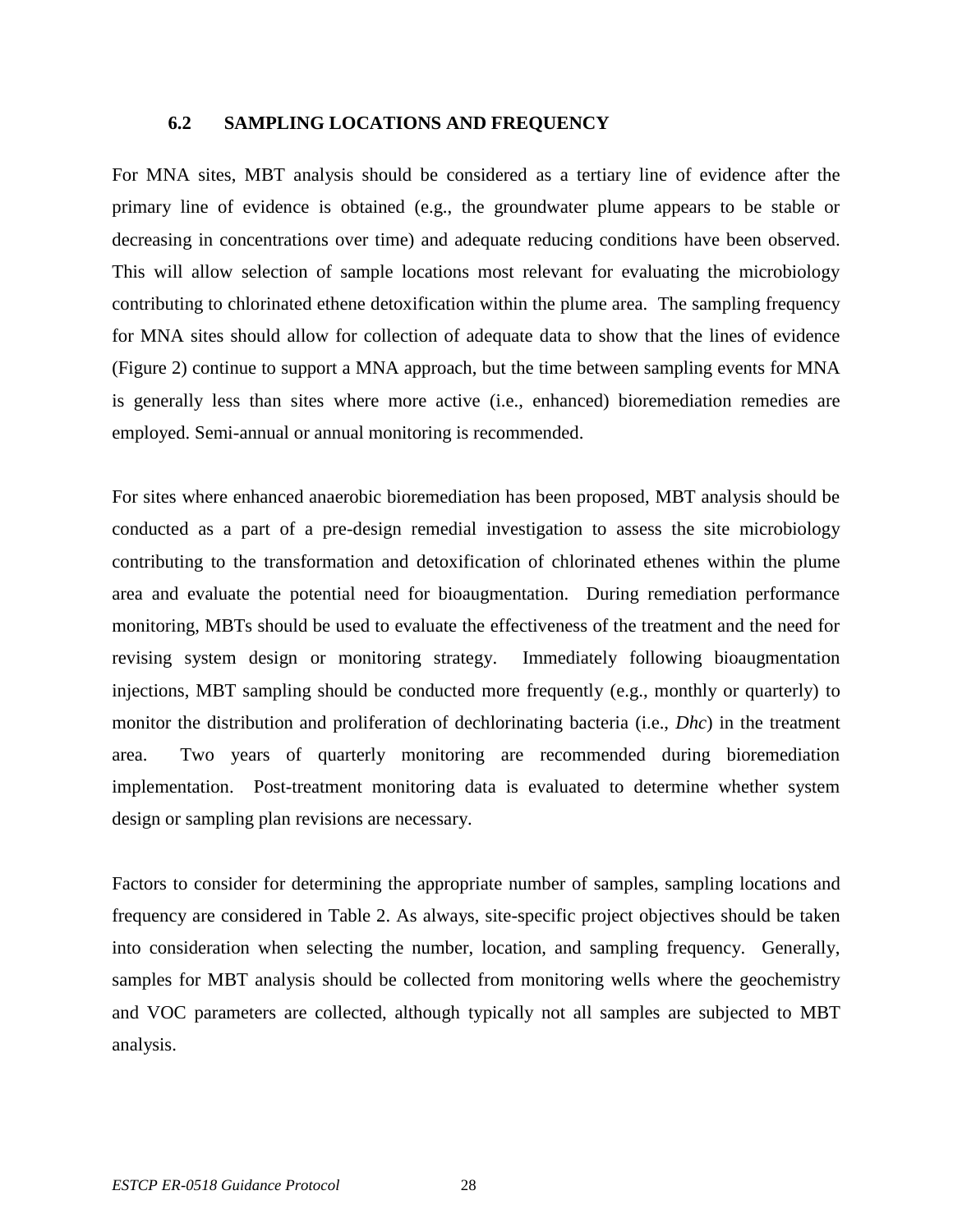## <span id="page-29-0"></span>**7. REFERENCES**

- AFCEE (Air Force Center for Environmental Excellence), ESTCP (Environmental Security Technology Certification Program), Naval Facilities Engineering Service Center (NAVFAC ESC). 2004. Principles and practices of enhanced anaerobic bioremediation of chlorinated solvents. Prepared by Parsons Infrastructure and Technology Group, Inc.
- Amos, B. K., Suchomel, E. J., Pennell, K. D., and Löffler, F. E. 2008. Correlating microbial activity and distribution with enhanced contaminant dissolution from a NAPL source zone. Water Res., 42, 2963-2974.
- Amos, B.K., Suchomel, E.J., Pennell, K.D., and Löffler, F.E. 2009. Spatial and Temporal Distributions of Geobacter lovleyi and Dehalococcoides spp. during bioenhanced PCE-DNAPL dissolution. Environ Sci Technol 43: 1977-1985.
- Bradley, P. M., F.H. Chapelle. 2000. Acetogenic microbial degradation of vinyl chloride. Environ. Sci. Technol. 34, 2761-2763
- Cápiro, N.L., J.K. Hatt, K.D. Pennell, F.E. Löffler. 2010. Distribution of *Dehalococcoides* Bacteria Between Aqueous and Solid Phases. 8<sup>th</sup> Annual Conference on Remediation of Chlorinated and Recalcitrant Compounds, Monterey, CA.
- Duhamel, M., K. Mo and E. Edwards. 2004. Characterization of a highly enriched *Dehalococcoides*-containing culture that grows on vinyl chloride and trichloroethene. Appl. Environ. Microbiol. 70: 5538-5545.
- ESTCP. 2005. Bioaugmentation for remediation of chlorinated solvents: technology development, status and research needs. http://www.estcp.org/Technology/upload/BioaugChlorinatedSol.pdf
- EPA. 2008. A Guide for Assessing Biodegradation and Source Identification of Organic Ground Water Contaminants using Compound Specific Isotope Analysis, EPA/600/R-08/148.
- Fletcher, K. E., C. Cruz-Garcia, N. S. Ramaswamy, J. Costanza, K. D. Pennell, and F. E. Löffler. 2010. Effects of elevated temperatures on *Dehalococcoides* dechlorination performance and biomarker gene and transcript quantification. Environ. Sci. Technol. In Press.
- Gossett, J. M. 2010. Sustained aerobic oxidation of vinyl chloride at low oxygen concentrations. Environ. Sci. Technol. 44: 1405-1411.
- He, J., K. M. Ritalahti, K.-L. Yang, S. S. Koenigsberg, and F. E. Löffler. 2003. Detoxification of vinyl chloride to ethene coupled to growth of an anaerobic bacterium. Nature 424:62-65.
- Hendrickson, E. R., J. A. Payne, R. M. Young, M. G. Starr, M. P. Perry, S. Fahnestock, D. E. Ellis, and R. C. Ebersole. 2002. Molecular analysis of *Dehalococcoides* 16S ribosomal DNA from chloroethene-contaminated sites throughout North America and Europe. Appl. Environ. Microbiol. 68:486-495.
- Lendvay, J.M., F.E. Löffler, M. Dollhopf, M.R. Aiello, G. Daniels, B.Z. Fathepure, M. Gebhard, R. Heine, R. Helton, J. Shi, R. Krajmalnik-Brown, C.L. Major, M.J. Barcelona, E. Petrovskis,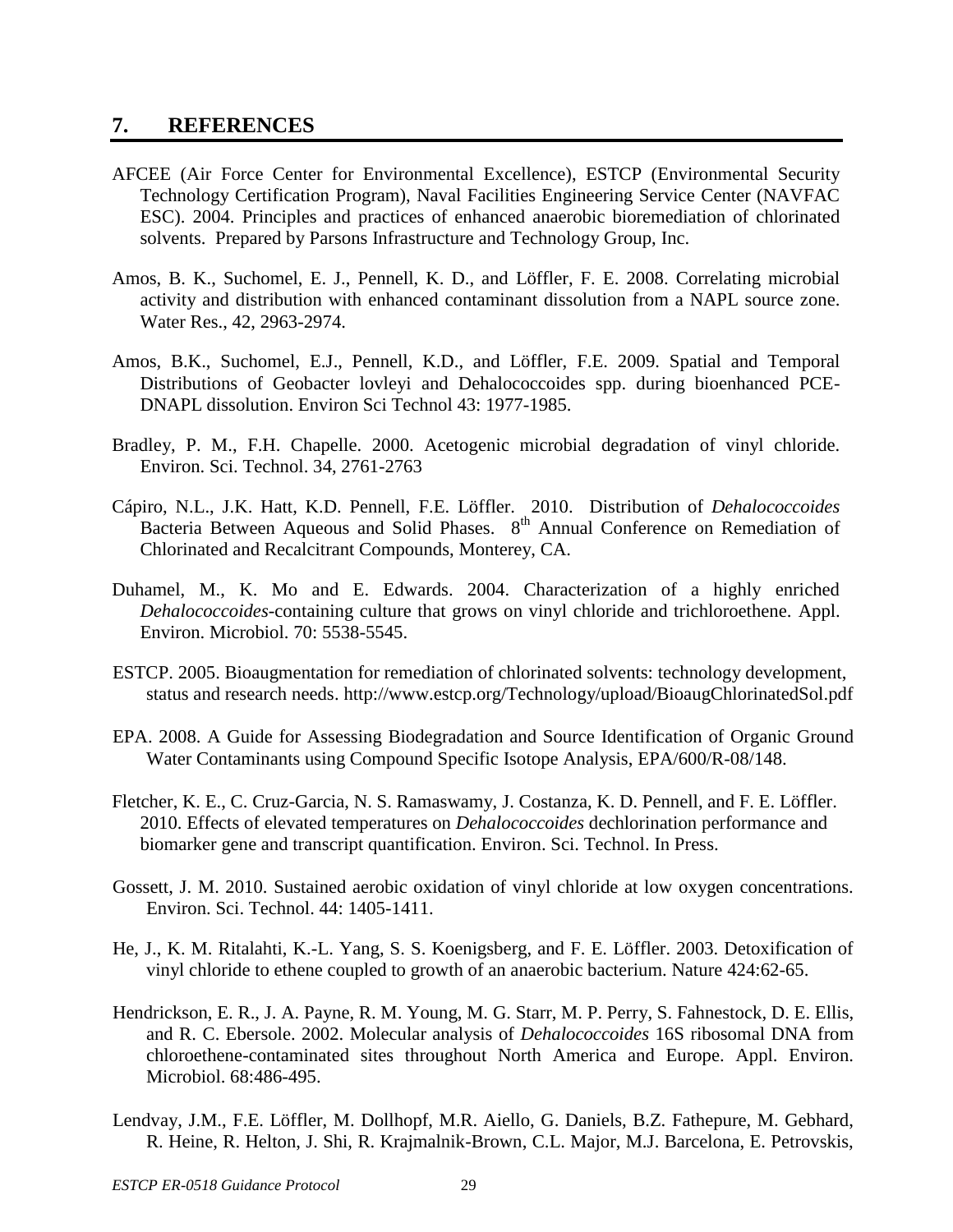J.M. Tiedje, and P. Adriaens. 2003. Bioreactive barriers: a comparison of bioaugmentation and biostimulation for chlorinated solvent remediation. Environ. Sci. Technol. 37:1422-1431.

- Löffler, F., Q. Sun, J. Li, and J. Tiedje. 2000. 16S rRNA gene-based detection of tetrachloroethene-dechlorinating Desulfuromonas and Dehalococcoides species. Appl. Environ. Microbiol., 66(4):1369-1374.
- Löffler, F. E. and K. M. Ritalahti. 2001. 16S rDNA-based tools identify *Dehalococcoides* species in many reductively-dechlorinating enrichment cultures, p. 53-68. *In* M. A. Kornmüller (ed.), Anaerobic dehalogenation. SFB 193 Biological Waste Water Remediation, Technical University Berlin, Germany.
- Lu X, J.T. Wilson, D.H. Kampbell. 2006. Relationship between *Dehalococcoides* DNA in ground water and rates of reductive dechlorination at field scale. Water Res 40: 3131-3140.
- Magnuson J. K., M. F. Romine, D. R. Burris, and M. T. Kingsley. 2000. Trichloroethene reductive dehalogenase from *Dehalococcoides ethenogenes*: Sequence of *tceA* and substrate range characterization. Appl. Environ. Microbiol. 66:5141-5147.
- Maymó-Gatell, X., Y.-T., Chien, J. M. Gossett, and S. H. Zinder. 1997. Isolation of a bacterium that reductively dechlorinates tetrachloroethene to ethene. Science 276:1568-1571.
- Morse J.J., B.C. Alleman, J.M. Gossett, S.H. Zinder, D.E. Fennell, G.W. Sewell, and C.M. Vogel. 1998. Draft technical protocol: A treatability test for evaluating the potential applicability of the reductive anaerobic biological in situ treatment technology (RABITT) to remediate chloroethenes. ESTCP, February 23, 1998.
- Müller, J. A., B. M. Rosner, G. von Abendroth, G. Meshluham-Simon, P. McCarty, and A. M. Spormann. 2004. Molecular identification of the catabolic vinyl chloride reductase from *Dehalococcoides* sp. strain VS and its environmental distribution. Appl. Environ. Microbiol. 70:4880-4888.
- Petrovskis E.A., W. Amber, C. Walker. 2011. Microbial monitoring during bioaugmentation with *Dehalococcoides*. SERDP and ESTCP Remediation Technology Monograph Series. Volume 4: Bioaugmentation for Groundwater Remediation. In Press.
- Puls, R.W. and M..J. Barcelona. 1996. Low-flow (minimal drawdown) ground-water sampling procedures. EPA/540/S-95/504.
- Ritalahti, K. M., R. Krajmalnik-Brown, J. He, Y. Sung, and F. E. Löffler. 2002. Microbial communities contributing to the degradation of *cis*-1,2-dichloroethene (*cis*-DCE), vinyl chloride (VC) and 1,2-dichloropropane  $(1,2-D)$ .  $6<sup>th</sup>$  International Symposium on Environmental Biotechnology, June 9-12, Veracruz, México.
- Ritalahti, K. M., and F. E. Löffler. 2004. Populations implicated in the anaerobic reductive dechlorination of 1,2-dichloropropane in highly enriched bacterial communities. Appl. Environ. Microbiol. 70:4088-4095.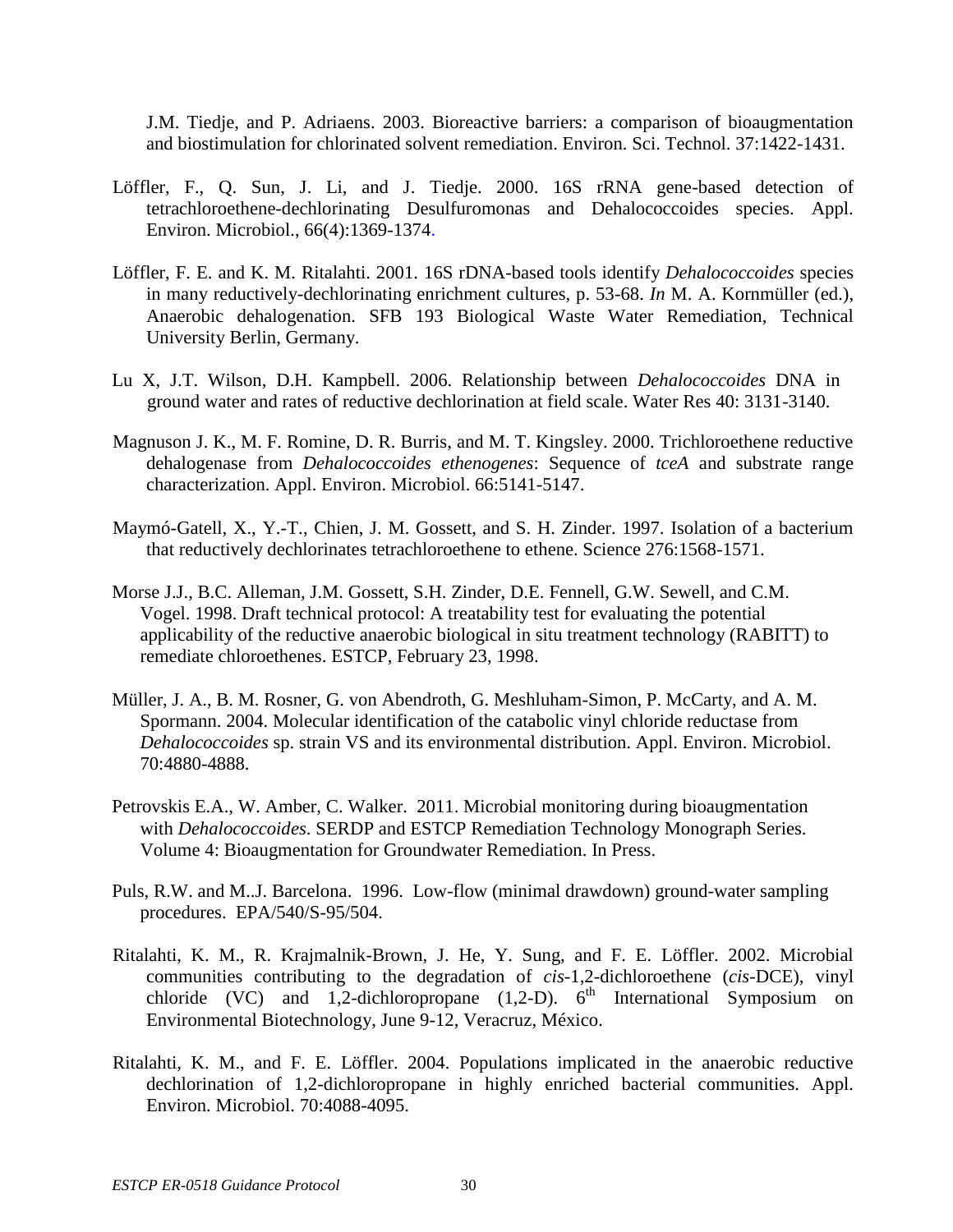- Ritalahti, K. M.; J. K. Hatt; E. Petrovskis, F. E. Löffler, 2009. Groundwater sampling for nucleic acid biomarker analysis. In *Handbook of Hydrocarbon and Lipid Microbiology*, Timmis, K. N., Ed. Springer: Berlin, pp. 3407-3418.
- Ritalahti, K. M.; J. K. Hatt; V. Lugmayr, K. Henn, E. A. Petrovskis, D. M. Ogles, G. A. Davis, C. M. Yeager, C. A. Lebrón, F. E. Löffler, 2010. Comparing on-site to off-site collection for *Dehalococcoides* biomarker gene quantification to predict *in situ* chlorinated ethene detoxification potential. Environ, Sci. Technol. 44:5127-5133.
- Seguiti, F.A., C.D. Drummond, E.A. Petrovskis, F.E. Loeffler, and K. Ritalahti. 2006. Management/Site Closure for a TCE-Impacted Aquifer Following Bioaugmentation. 6th Annual Conference on Remediation of Chlorinated and Recalcitrant Compounds, Monterey, CA.
- SERDP and ESTCP Expert Panel. 2005. Workshop on Research and Development Needs for the Environmental Remediation Application of Molecular Biological Tools. http://docs.serdpestcp.org/index.cfm
- SiREM, 2006, Gene Trac Testing Protocol.
- Stroo, H.F., A. Leeson, A. Shepard, S. Koenigsberg, and C. Casey. 2006. Monitored Natural Attenuation Forum: Environmental Remediation Applications of Molecular Biological Tools. Remediation. Spring
- Sung, Y., K. M. Ritalahti, F. E. Löffler. 2005. Complete Detoxification of Trichloroethene (TCE) to Ethene by a New *Dehalococcoides* Species Designated Strain GT, abstr. Q-038. *In* Abstracts of the 104th General Meeting of the American Society for Microbiology, Atlanta, GA.
- Suthersan, S. et al., 2002. Technical Protocol for Using Soluble Carbohydrates to Enhance Reductive Dechlorination of Chlorinated Aliphatic Hydrocarbons. ESTCP, December 19, 2002.
- He X., Y. Deng, J. D. Van Nostrand, Q. Tu, M. Xu, C. L. Hemme, X. Li, L. Wu, T. J. Gentry, Y. Yin, J. Liebich, T. C. Hazen and J. Zhou. 2010. GeoChip 3.0 as a high-throughput tool for analyzing microbial community composition, structure and functional activity. ISME J 29 April 2010.
- Wiedemeier, T.H., et al. 1998. Technical protocol for evaluating natural attenuation of chlorinated solvents in groundwater*.* EPA/600/R-98/128.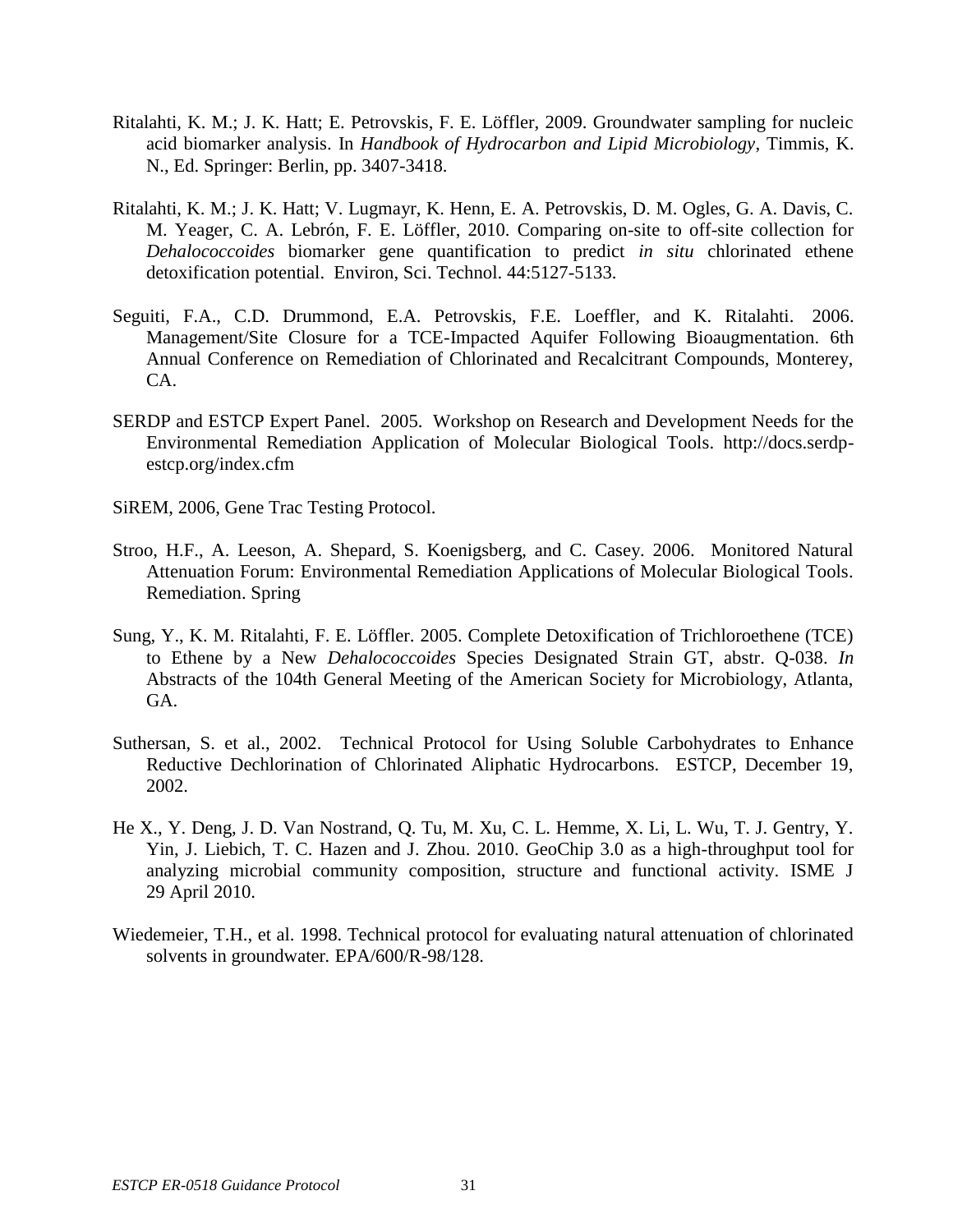# **Table 1 Summary of Molecular Biological Tools and Applications**

| <b>Tools</b>                                                                      | <b>Comments</b>                                                                                                 | <b>Summary/Use</b>                                                          |
|-----------------------------------------------------------------------------------|-----------------------------------------------------------------------------------------------------------------|-----------------------------------------------------------------------------|
| <b>Direct/Nested PCR</b>                                                          | Easy to perform but has false negatives                                                                         | Replaced by qPCR                                                            |
| qPCR (16SrRNA gene) (quantitative real time<br><b>Polymerase chain reaction</b> ) | Determines presence/absence/<br>abundance                                                                       | Commercially available -<br>widespread use                                  |
| qPCR mRNA (ribosomal ribonucleic acid)                                            | Gene expression, but unstable                                                                                   | More R&D needed; perhaps the<br>future of MBTs                              |
| qPCR (target genes)                                                               | Determines presence/absence/<br>abundance                                                                       | Commercially available -<br>widespread use                                  |
| <b>DGGE</b> (denaturating gradient gel<br>electrophoresis)                        | Community screening, quanitative, but<br>maybe inconclusive                                                     | Specialized use, replaced by qPCR                                           |
| PLFA (phospholipid fatty acid analysis)                                           | Community screening (viable biomass<br>and general bacterial groups); but<br>maybe inconclusive                 | Used to determine biomass,<br>screening of high level community<br>analysis |
| CSIA (compound specific isotope analysis)                                         | Distinguish biological v. non-biological Not yet commercially available,<br>degradation, good deal of potential | very powerful tool.                                                         |

Notes:

(1) SERDP and ESTCP Expert Panel. 2005. Workshop on Research and Development Needs for the Environmental Remediation Application of Molecular Biological Tools. http://docs.serdp-estcp.org/index.cfm